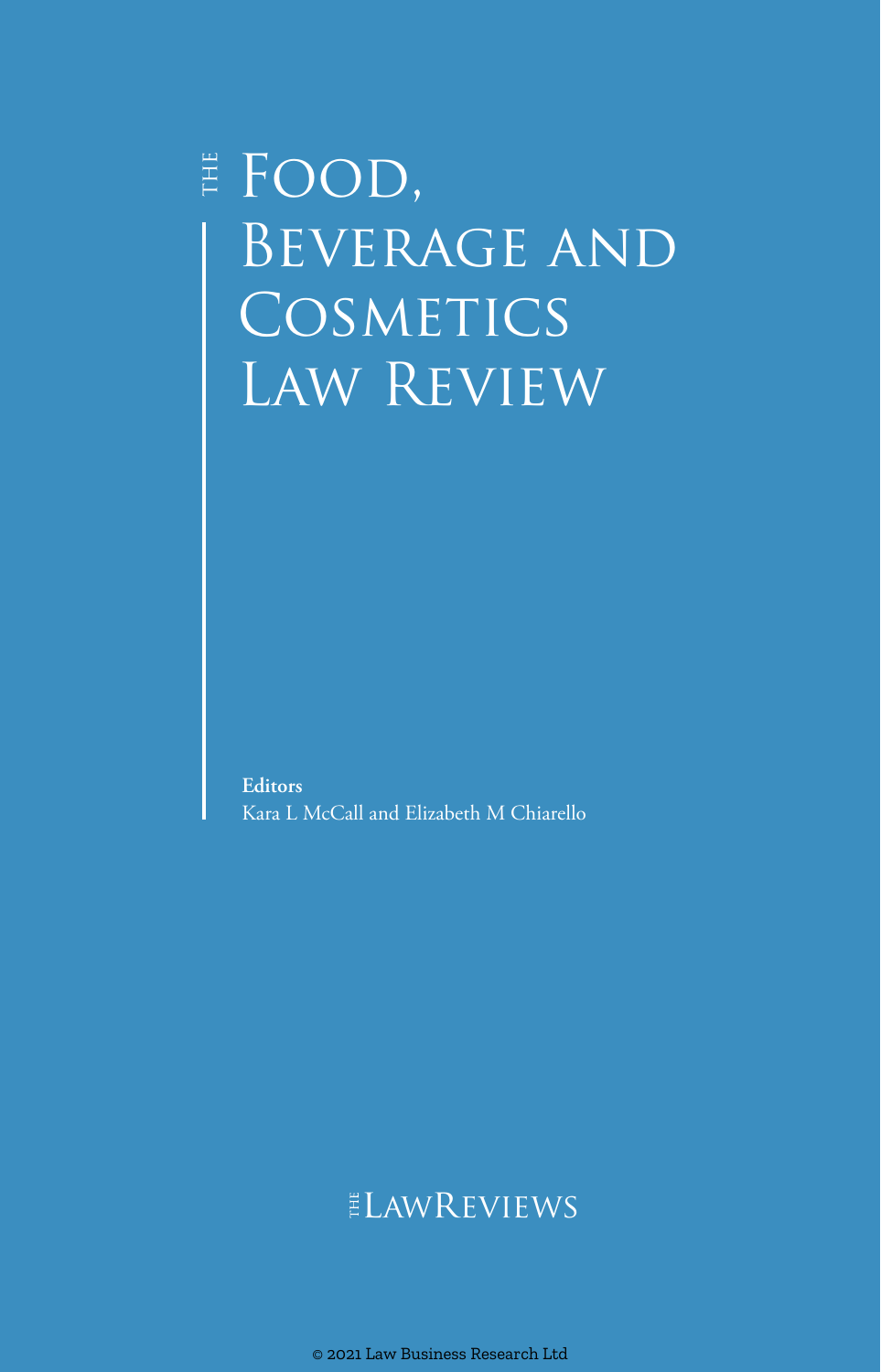# **E** FOOD, BEVERAGE AND COSMETICS Law Review

Reproduced with permission from Law Business Research Ltd This article was first published in October 2021 For further information please contact Nick.Barette@thelawreviews.co.uk

**Editors** Kara L McCall and Elizabeth M Chiarello

# $ELMR$  EVIEWS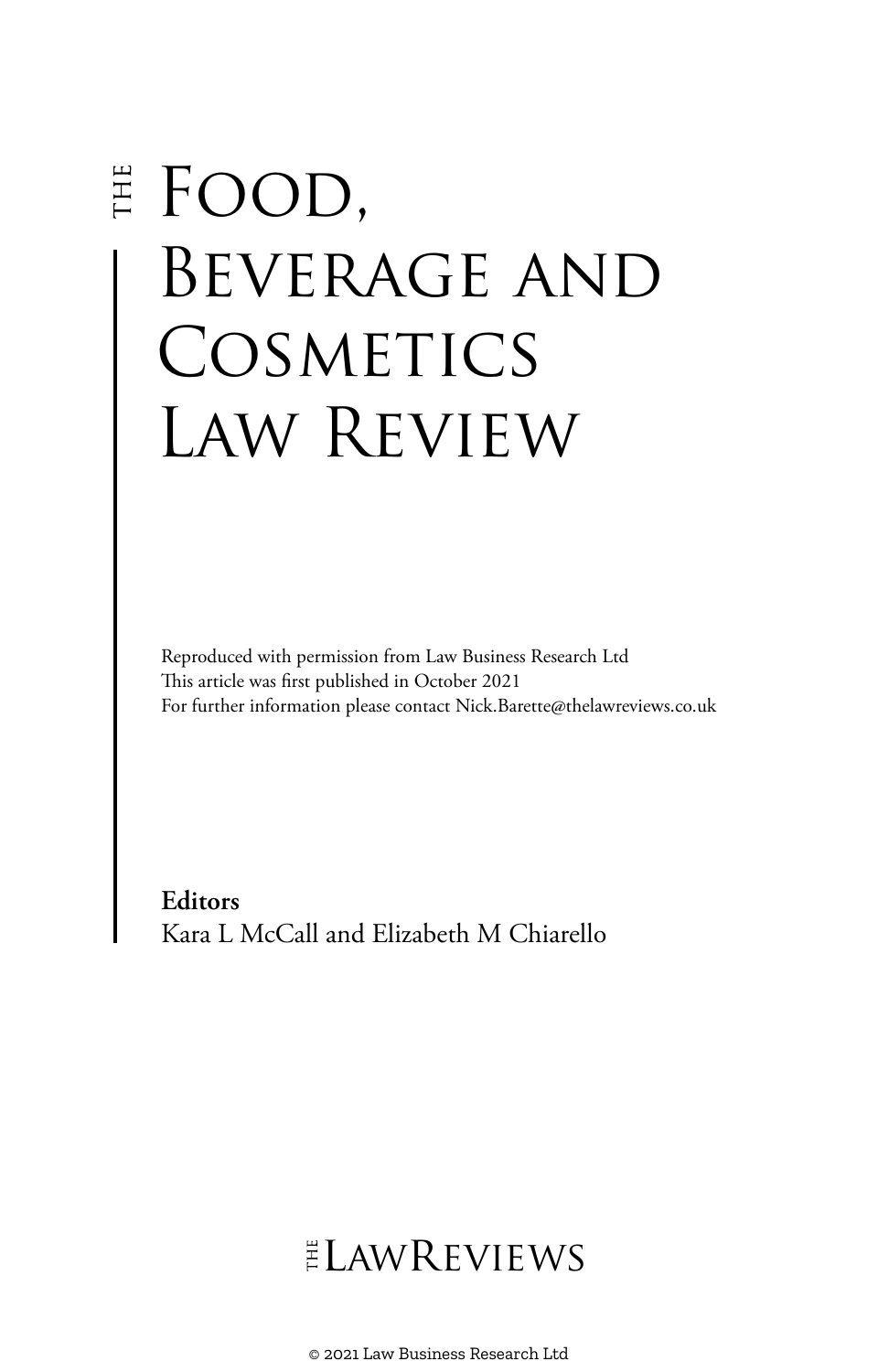#### PUBLISHER Clare Bolton

#### HEAD OF BUSINESS DEVELOPMENT Nick Barette

TEAM LEADERS Joel Woods, Jack Bagnall

BUSINESS DEVELOPMENT MANAGERS Rebecca Mogridge, Katie Hodgetts, Joey Kwok

> RESEARCH LEAD Kieran Hansen

EDITORIAL COORDINATOR Gavin Jordan

PRODUCTION AND OPERATIONS DIRECTOR Adam Myers

> PRODUCTION EDITOR Claire Ancell

> > **SUBEDITOR**

Caroline Fewkes

CHIEF EXECUTIVE OFFICER Nick Brailey

Published in the United Kingdom by Law Business Research Ltd, London Meridian House, 34–35 Farringdon Street, London, EC4A 4HL, UK © 2021 Law Business Research Ltd www.TheLawReviews.co.uk

No photocopying: copyright licences do not apply. The information provided in this publication is general and may not apply in a specific situation, nor does it necessarily represent the views of authors' firms or their clients. Legal advice should always be sought before taking any legal action based on the information provided. The publishers accept no responsibility for any acts or omissions contained herein. Although the information provided was accurate as at September 2021, be advised that this is a developing area. Enquiries concerning reproduction should be sent to Law Business Research, at the address above. Enquiries concerning editorial content should be directed to the Publisher – clare.bolton@lbresearch.com

ISBN 978-1-83862-852-9

Printed in Great Britain by Encompass Print Solutions, Derbyshire Tel: 0844 2480 112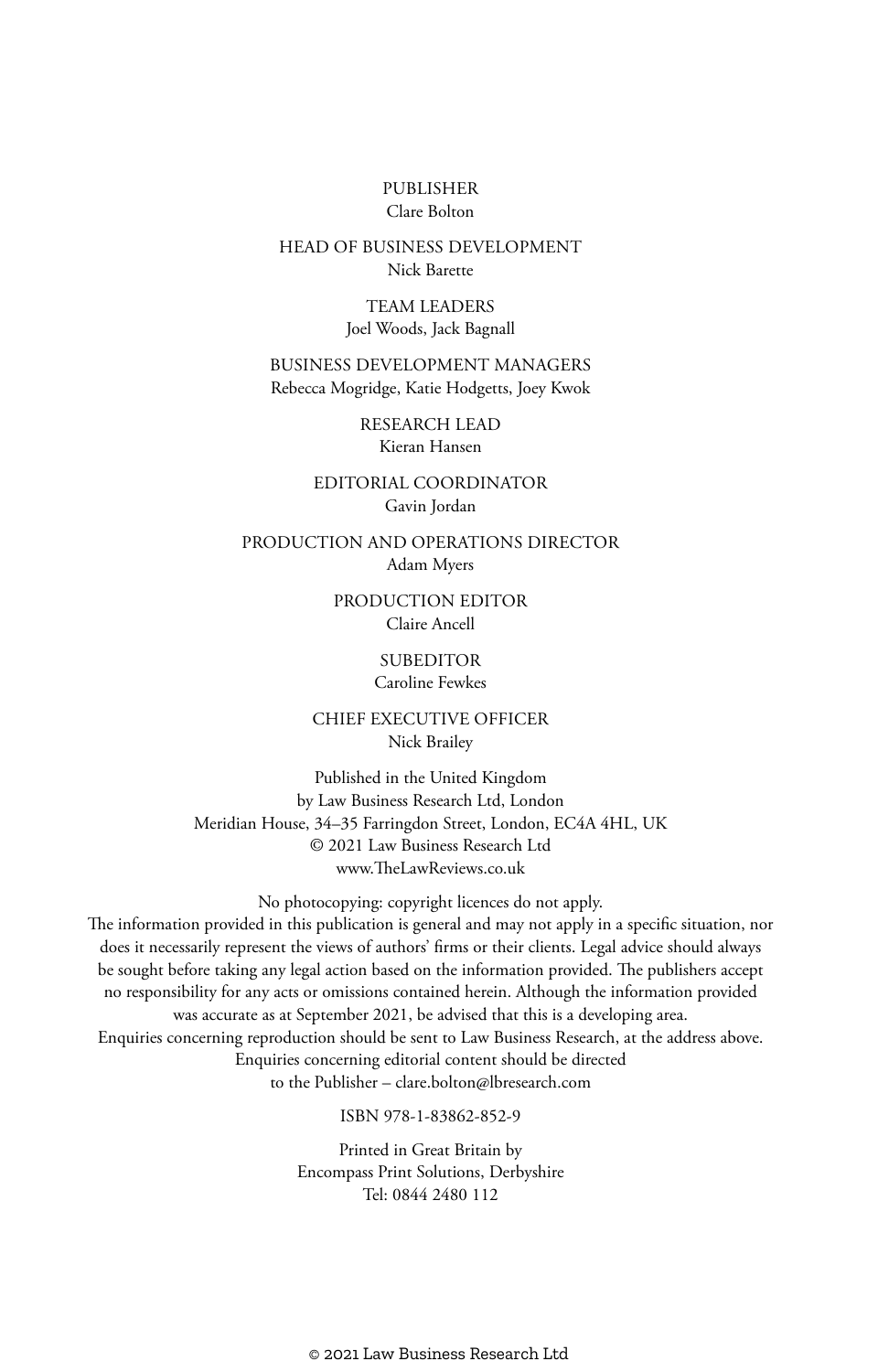# ACKNOWLEDGEMENTS

The publisher acknowledges and thanks the following for their assistance throughout the preparation of this book:

ALLENDE & BREA

ANA LAW GROUP

HOGAN LOVELLS

MLL MEYERLUSTENBERGER LACHENAL FRORIEP LTD

#### PINHEIRO NETO ADVOGADOS

SIDLEY AUSTIN LLP

URÍA MENÉNDEZ ABOGADOS, SLP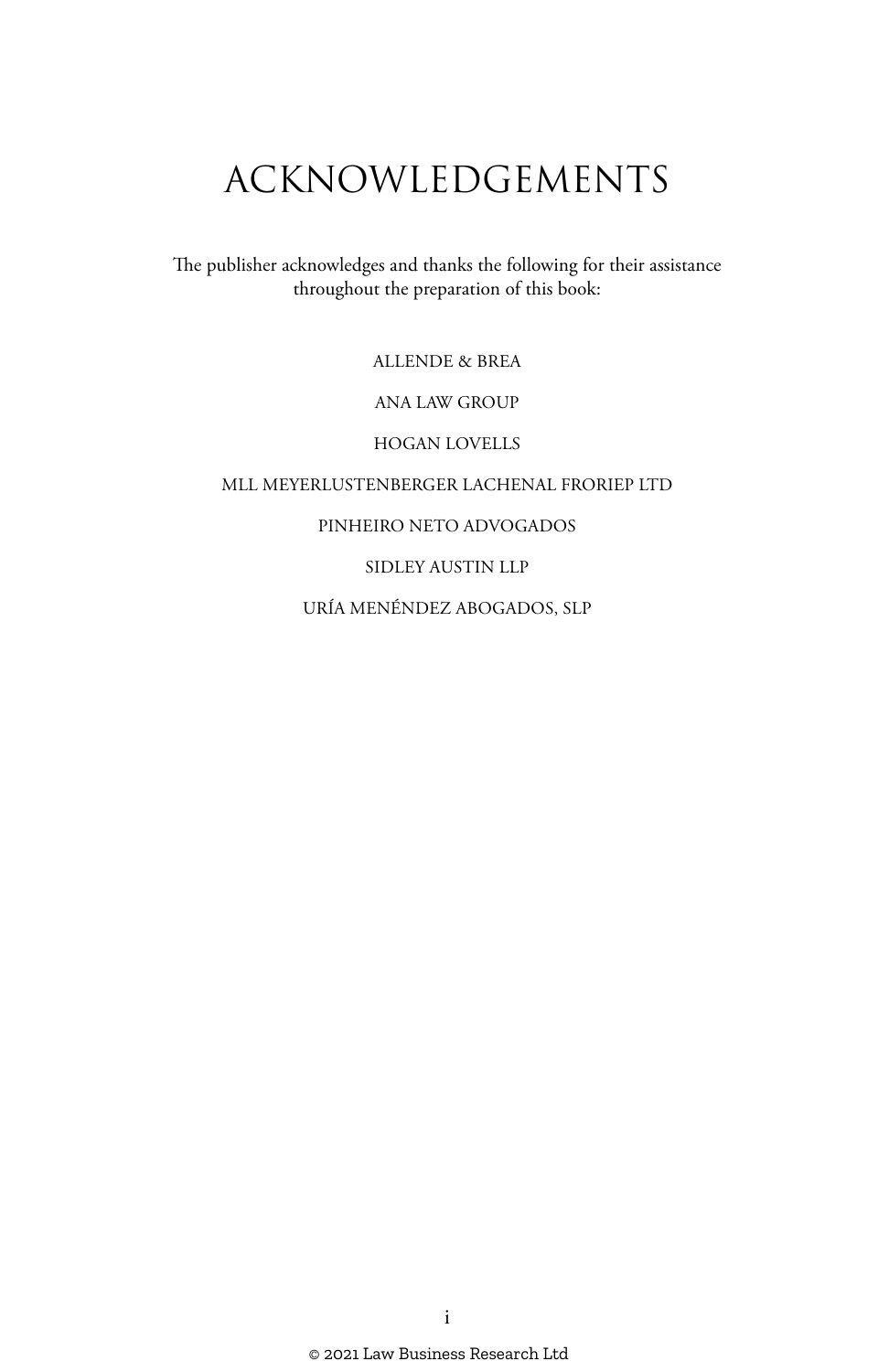# CONTENTS

|            | Kara L McCall and Elizabeth M Chiarello                                                                                                                                                                      |
|------------|--------------------------------------------------------------------------------------------------------------------------------------------------------------------------------------------------------------|
| Chapter 1  |                                                                                                                                                                                                              |
|            | María Morena del Río, Fernando Martínez Zuviría, Carola Pignatelli and Vanesa Fernández                                                                                                                      |
| Chapter 2  |                                                                                                                                                                                                              |
|            | Angela Fan Chi Kung and Nicole Recchi Aun                                                                                                                                                                    |
| Chapter 3  |                                                                                                                                                                                                              |
|            | Amy P Lally, Adriane Peralta, Celia H Spalding and Patrick D Rubalcava IV                                                                                                                                    |
| Chapter 4  |                                                                                                                                                                                                              |
|            | Anoop Narayanan and Shree Mishra                                                                                                                                                                             |
| Chapter 5  |                                                                                                                                                                                                              |
|            | Cecilia Stahlhut Espinosa                                                                                                                                                                                    |
| Chapter 6  |                                                                                                                                                                                                              |
|            | Francisco Javier García Pérez, Montiano Monteagudo, Marta Rios, Juan Reyes, Patricia Vidal,<br>Manuel Alvarez, Cristina Ayo, Jaime Calvo, Eduard Vila, Violeta Marinas, Yanira Miguel and<br>Cristina Moreno |
| Chapter 7  |                                                                                                                                                                                                              |
|            | Simon Holzer, Michael Reinle and Daniel Donauer                                                                                                                                                              |
| Chapter 8  |                                                                                                                                                                                                              |
|            | Kara L McCall, Elizabeth M Chiarello, Diane C McEnroe and Sarah M Goldstein                                                                                                                                  |
| Appendix 1 |                                                                                                                                                                                                              |
| Appendix 2 |                                                                                                                                                                                                              |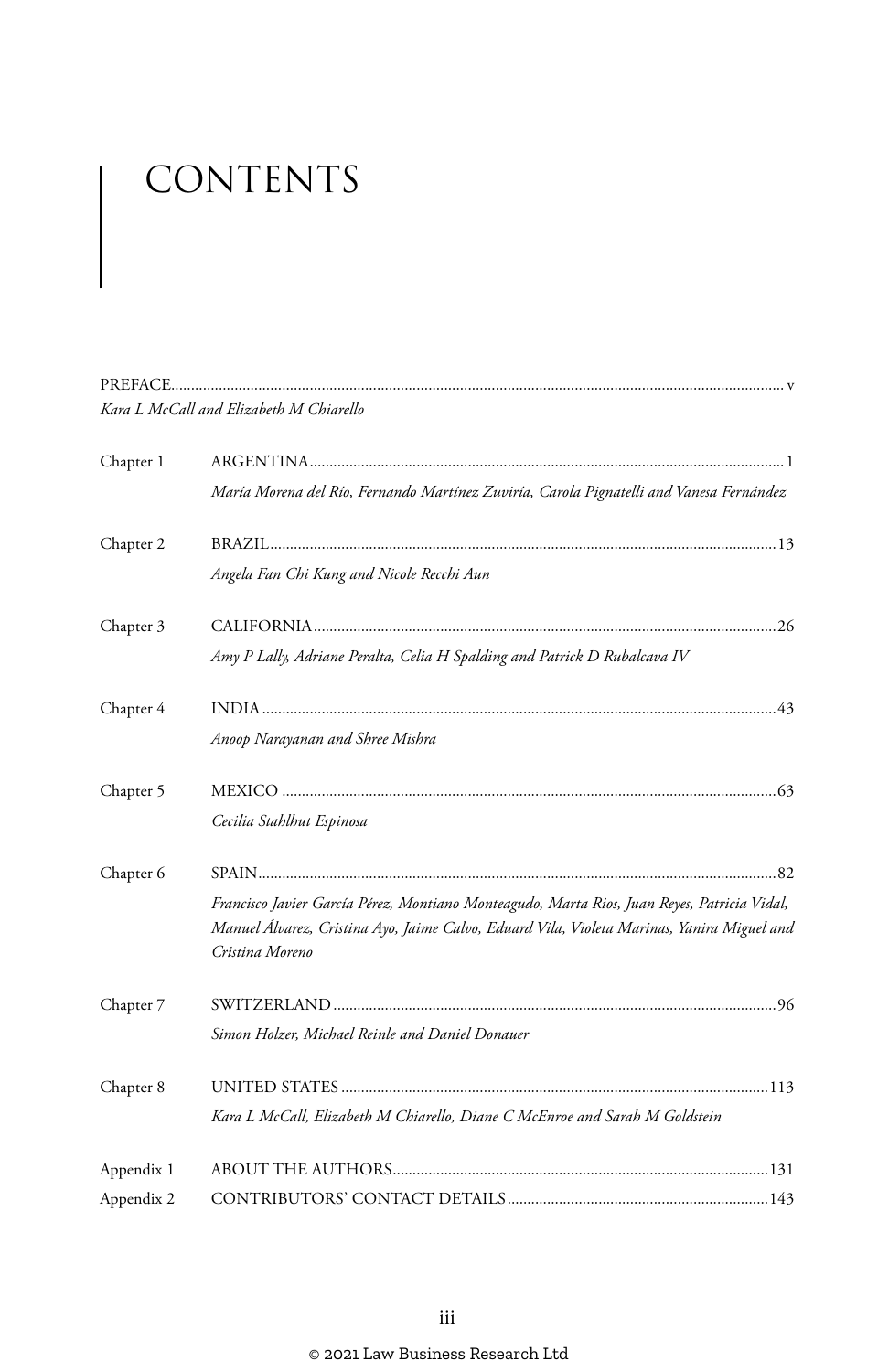# PREFACE

Food, beverage and cosmetic companies provide products that are beneficial to consumers, important to the economy and in high demand. Consumers are seeking not only high-quality products at reasonable prices, but also increasingly considering sustainability, methods of manufacture and use (or omission) of certain ingredients. These demands require companies to not only be looking ahead towards the 'next big thing' in these consumer industries, but also considering how those attributes that are so important to customers (some of which have not been universally defined) can be communicated in a true and not misleading way. What's more, companies need to act in compliance with the regulatory schemes of the locations in which they sell, and also make sure that their products – some of which are quite cutting edge – are safe and effective.

Regulatory, legislative and civil litigation frameworks vary dramatically from country to country and from locality to locality within each country. These laws and regulations may be similar, or may be directly contradictory. Some types of products may be subject to extreme scrutiny, while others seem to be of less interest (and where on that spectrum your product falls may differ from day to day). Each jurisdiction is different, and advice from local legal experts is absolutely necessary before operating in (including selling into) any jurisdiction. This guide, however, is intended to provide a general overview of both the regulatory and civil legal frameworks in key countries for consideration by legal practitioners in these industries.

This is the first edition of *The Food, Beverage and Cosmetics Law Review*. It was developed because of the increase in class action litigation related to claims, particularly health benefit claims, made in the labelling and marketing of food, beverage and cosmetic products. We have also seen an increase in concern about food safety and food tracing across the world as a result of food-borne illness outbreaks. This first edition covers nine countries and includes a high-level overview of each jurisdiction's legal framework for food, beverage and cosmetic products, and a year in review, followed by discussions of legal frameworks related to food, beverage and cosmetic safety (including recalls); supply chain issues (including sustainability, anti-corruption, and labour and immigration); special legal issues related to sales and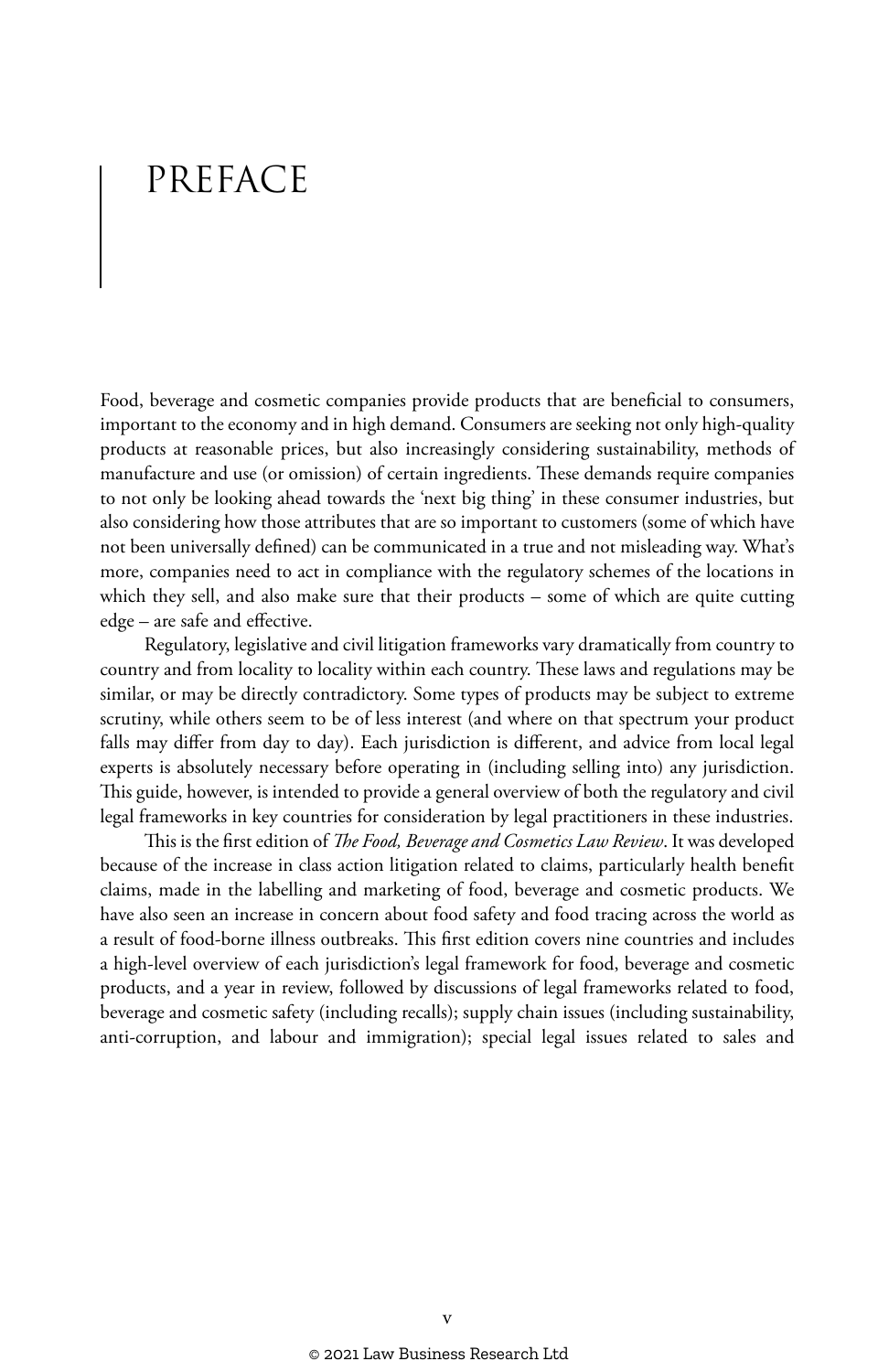marketing (including whether regulatory approvals are required); general product liability and intellectual property laws; the role of trade organisations (including certifications) and unique issues related to financing, mergers and acquisitions in this space.

We hope that all readers find these chapters useful and informative. We wish to thank all of the contributors who have been so generous with their time and expertise. They have made this publication possible.

#### **Kara L McCall and Elizabeth M Chiarello**

Sidley Austin LLP Chicago August 2021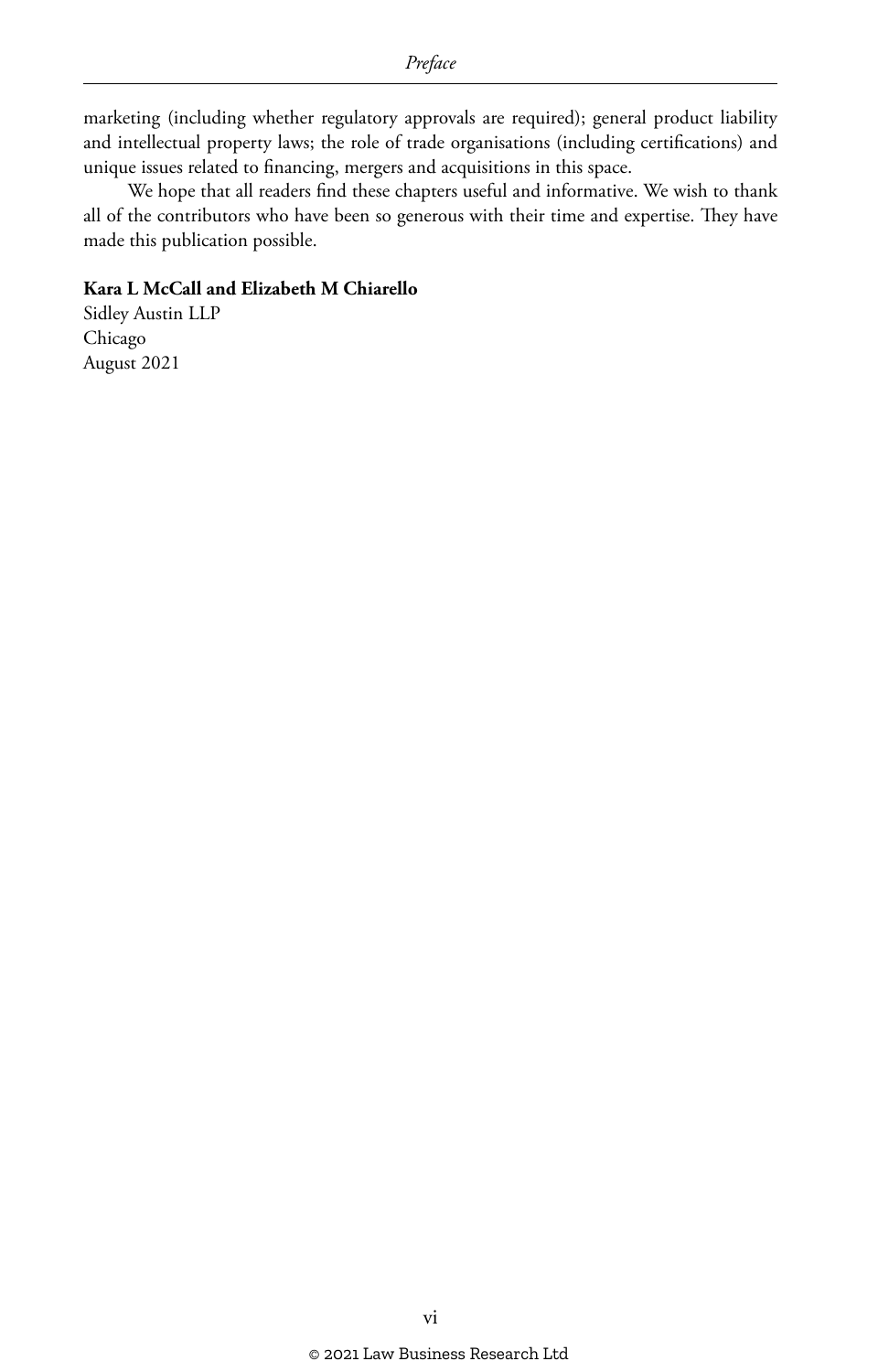#### **Chapter 6**

## SPAIN

*Francisco Javier García Pérez, Montiano Monteagudo, Marta Rios, Juan Reyes, Patricia Vidal, Manuel Álvarez, Cristina Ayo, Jaime Calvo, Eduard Vila, Violeta Marinas, Yanira Miguel and Cristina Moreno*<sup>1</sup>

#### **I OVERVIEW**

Spain's gastronomy is internationally renowned because of the variety and quality of its products, among other factors. The country allocates significant resources to boosting the food and beverage industry, including its protection through intellectual property rights.

Spain's agri-food legal framework is primarily based on European Union (EU) law. In particular, Regulation 178/2002 established the general principles and requirements of food law.2 Regulation 178/2002 was developed by other several EU regulations, referred to as the 'Hygiene Package'.<sup>3</sup> At the internal level, Spain has approved a number of regulations contributing to the correct application of EU legislation, including Royal Decree 1086/2020.4 Other laws have been enacted to regulate specific food products and beverages, including Royal Decree 4/2014, which establishes the quality standards for ham to be marketed as 'Iberian',<sup>5</sup> and Royal Decree 650/2011, applicable to the sale and marketing of soft drinks.<sup>6</sup>

To highlight its importance, the food and beverage industry represents 2.5 per cent of Spain's gross domestic product. Due to the impact of the covid-19 health crisis, annual turnover in the sector has decreased to approximately €130 billion and the labour force shrank by 506,200 people.7 Nevertheless, Spain still ranks fourth in terms of turnover at the EU level, representing 9.7 per cent of total EU turnover.<sup>8</sup>

<sup>1</sup> Francisco Javier García Pérez is a senior associate, Montiano Monteagudo, Marta Rios, Juan Reyes and Patricia Vidal are partners, Manuel Álvarez, Cristina Ayo and Jaime Calvo are counsel and Eduard Vila, Violeta Marinas, Yanira Miguel and Cristina Moreno are associates at Uría Menéndez Abogados, SLP. The authors also thank Patricia Ibárcena and Adrián Vila for their contribution to the chapter.

<sup>2</sup> Regulation (EC) No. 178/2002 of the European Parliament and of the Council of 28 January 2002 laying down the general principles and requirements of food law, establishing the European Food Safety Authority and laying down procedures in matters of food safety.

<sup>3</sup> For the full list of EU Regulations being referred to as the 'Hygiene Package', see: www.mapa.gob.es/es/ ganaderia/legislacion/legislacion-comunitaria-letra-Q.aspx.

<sup>4</sup> In Spanish: *Real Decreto 1086/2020, de 9 de diciembre, por el que se regulan y flexibilizan determinadas condiciones de aplicación de las disposiciones de la Unión Europea en materia de higiene de la producción y comercialización de los productos alimenticios y se regulan actividades excluidas de su ámbito de aplicación*.

<sup>5</sup> In Spanish: *Real Decreto 4/2014, de 10 de enero, por el que se aprueba la norma de calidad para la carne, el jamón, la paleta y la caña de lomo ibéric*o.

<sup>6</sup> In Spanish: *Real Decreto 650/2011, de 9 de mayo, por el que se aprueba la reglamentación técnico-sanitaria en materia de bebidas refrescantes*.

<sup>7</sup> Annual Report on the Spanish Food Industry (2020–2021), produced by the Sub-directorate General for Competitiveness of the Food Chain (Ministry of Agriculture, Fisheries and Food).

<sup>8</sup> id. at 2.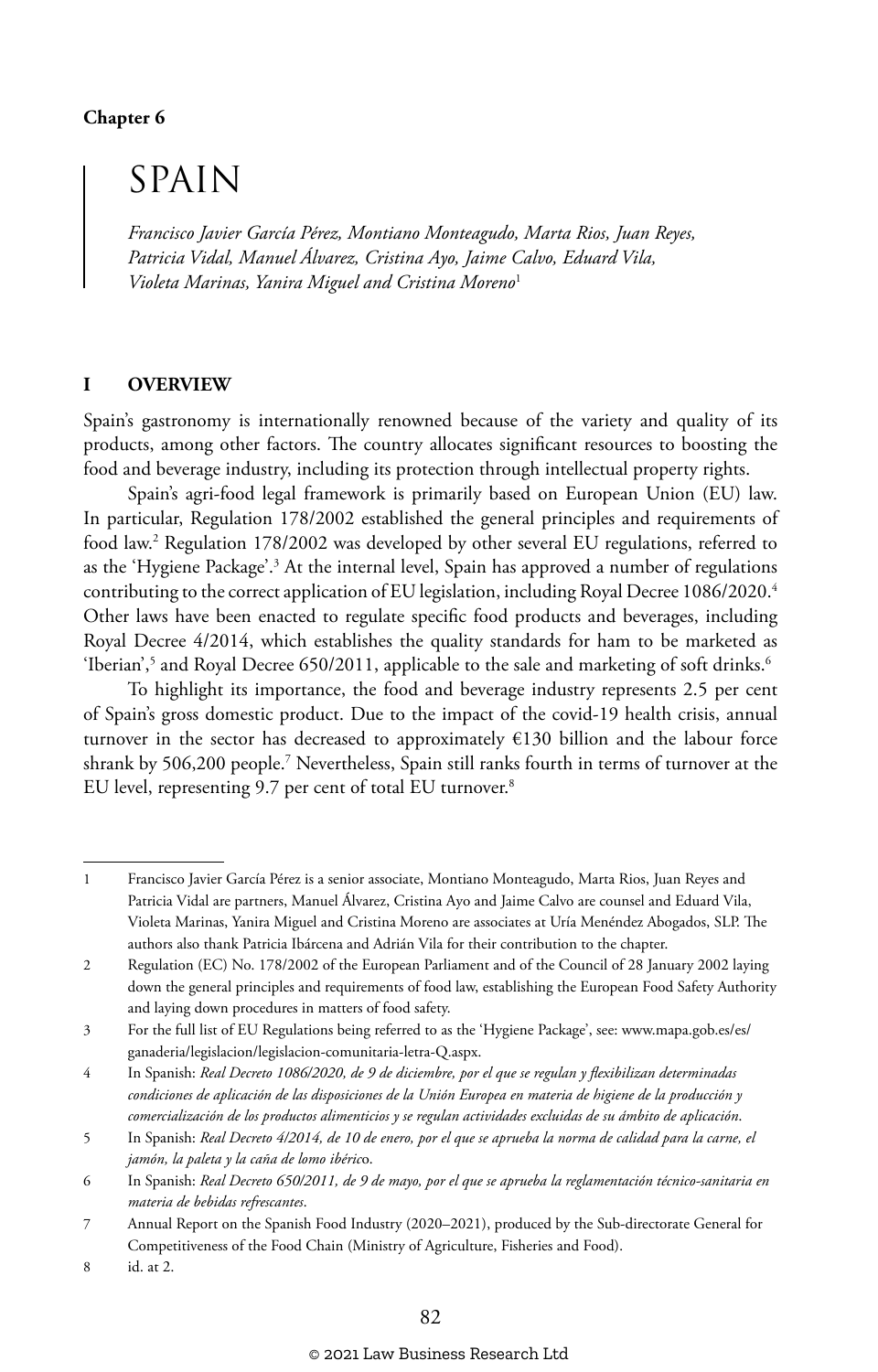Spain also has one of the largest domestic markets for cosmetics and personal-care products in the EU, being valued at  $\epsilon$ 7.7 billion in 2020. This market is also primarily regulated by EU law. In 2018, the Spanish Parliament approved Royal Decree 85/2018,<sup>9</sup> which complemented the EU legislation approved on the matter, particularly Regulation 1223/2009.10

#### **II YEAR IN REVIEW**

Over the past year, marked by the covid-19 pandemic, the food and cosmetics sectors in Spain have benefited from the rise in e-commerce, as in other sectors, which has helped to weather the negative impact of the crisis.

In the food sector, we have witnessed three remarkable changes that have necessitated, in some cases, the drafting of new terms and conditions in commercial agreements:

- *a* the consolidation of e-commerce distribution channels of large supermarkets;
- *b* the entry of large e-commerce players into the food sector; and
- internet sales of products by companies that had formerly only sold their products through traditional sales channels.

In the cosmetics sector, the increase of e-commerce has had a significant impact on selective-distribution agreements, which has in turn led to increased litigation.

On a separate note, there have not been any major legislative transformations in Spain. Among the very limited legislative developments, it is worth highlighting Law 8/2020 of 16 December adopting specific urgent measures in the agriculture and food sectors to improve the functioning and structuring of the food-supply chain, which was designed to increase the efficiency and competitiveness of Spain's agri-food sector and reduce the imbalance in commercial relations between the various operators in the value chain.

Other minor legislative developments in the EU have included the authorisation for placing novel foods on the market, including the authorisation of traditional foods from third-party countries, as well as extensions of use and modifications in conditions of use or labelling of novel foods that were previously authorised.

As regards cosmetics law, the EU has amended the annexes to Regulation (EC) 1223/2009 regarding the list of substances prohibited, substances restricted, colourants and UV filters in cosmetic products.

Nevertheless, it is expected that, in the near future, there will be an enormous legislative impact resulting from the implementation of the Recovery, Transformation and Resilience Plan for the Spanish economy prepared by the Spanish government in order to benefit from €72 billion of Next Generation EU funds. That plan foresees the implementation of measures to overcome the crisis caused by the covid-19 pandemic, and to transform Spain into an economy driven by green, digital, gender-neutral and cohesive parameters, with a special focus on fighting rural depopulation and promoting agricultural development.

<sup>9</sup> In Spanish: *Real Decreto 85/2018, de 23 de febrero, por el que se regulan los productos cosméticos*.

<sup>10</sup> Regulation (EC) No. 1223/2009 of the European Parliament and of the Council of 30 November 2009 on cosmetic products.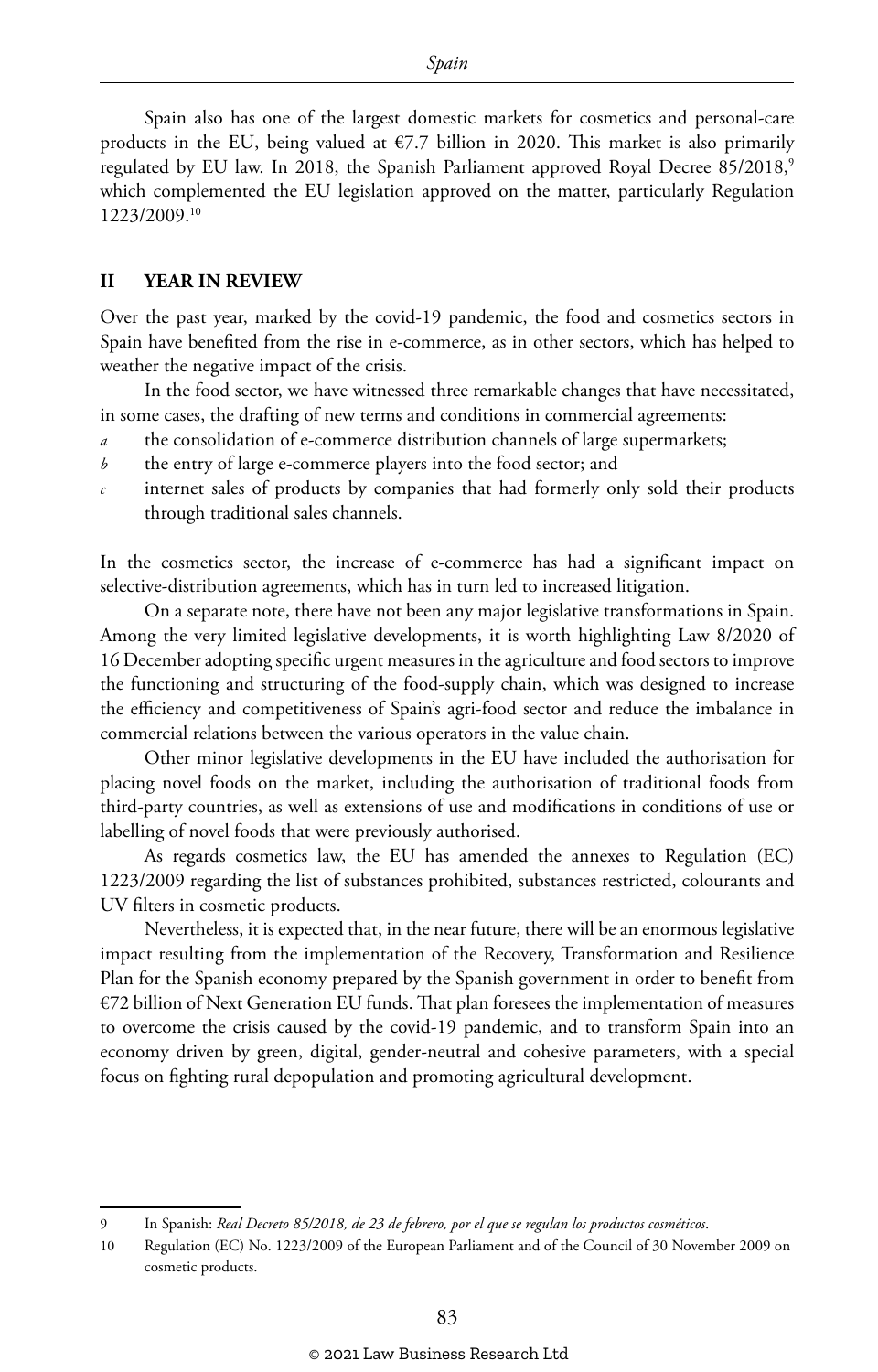#### **III FOOD AND COSMETIC SAFETY**

#### **i Regulatory framework**

The main regulatory body governing the Spanish food and beverage industry is the Spanish Agency for Food Safety and Nutrition (AESAN).<sup>11</sup> One of AESAN's main objectives is ensuring the safety of food products and beverages. AESAN is responsible for coordinating regulatory compliance control and the development of strategies to boost education and health information in the field of nutrition. In line with these functions, it offers useful information to consumers through its informative database to protect their interests.<sup>12</sup>

In turn, regulatory compliance control is highly decentralised and, as such, each autonomous region has its own agency entrusted with these matters; the agency is normally the corresponding public health department.

The lead regulatory body in the cosmetics industry is the Spanish Agency of Medicines and Health Products (AEMPS).13 AEMPS systematically collects, evaluates and monitors the information on the undesirable effects observed as a result of the use of cosmetics (denominated 'cosmetovigilance'). In Spain, cosmetovigilance activities are organised through a notification system. Regional agencies also have competences in the field.

#### **ii Food additives and contaminants**

Spain's regulatory framework on food additives and contaminants is based on EU standards. Regulation 1331/2008 establishes a common authorisation procedure for food additives, and Regulation 1333/2008 lays down rules to achieve a high level of consumer protection and safeguarding of human health.<sup>14</sup> In order to make the corresponding rules more accessible to consumers, AESAN produces an array of resources aimed at consumers (e.g., guides, short reports, databases). Examples of these include the 'Guide on the Description of Food Categories in the Additives Regulation' and the 'Guide to the European Authorisation Procedure'.

EU Regulation 315/93 sets out the framework governing matters involving food contaminants.15 The general rule is to ensure that contaminant levels are as low as reasonably possible. To do so, Regulation 1881/2006 sets maximum levels for specific contaminants.16 The overarching objective is to protect public health and ensure good manufacturing practices, recognising that contaminants may enter food at any point from production to consumption.

<sup>11</sup> In Spanish: *Agencia Española de Seguridad Alimentaria y Nutrición*.

<sup>12</sup> The database is referred to as the General Health Register of Food Business and Foods (RGSEAA).

<sup>13</sup> In Spanish: *Agencia Española de Medicamentos y Productos Sanitarios*.

<sup>14</sup> Regulation (EC) No. 1331/2008 of the European Parliament and of the Council of 16 December 2008 establishing a common authorisation procedure for food additives, food enzymes and food flavourings and Regulation (EC) No. 1333/2008 of the European Parliament and of the Council of 16 December 2008 on food additives.

<sup>15</sup> Council Regulation (EEC) No. 315/93 of 8 February 1993 laying down Community procedures for contaminants in food.

<sup>16</sup> Commission Regulation (EC) No. 1881/2006 of 19 December 2006 setting maximum levels for certain contaminants in foodstuffs.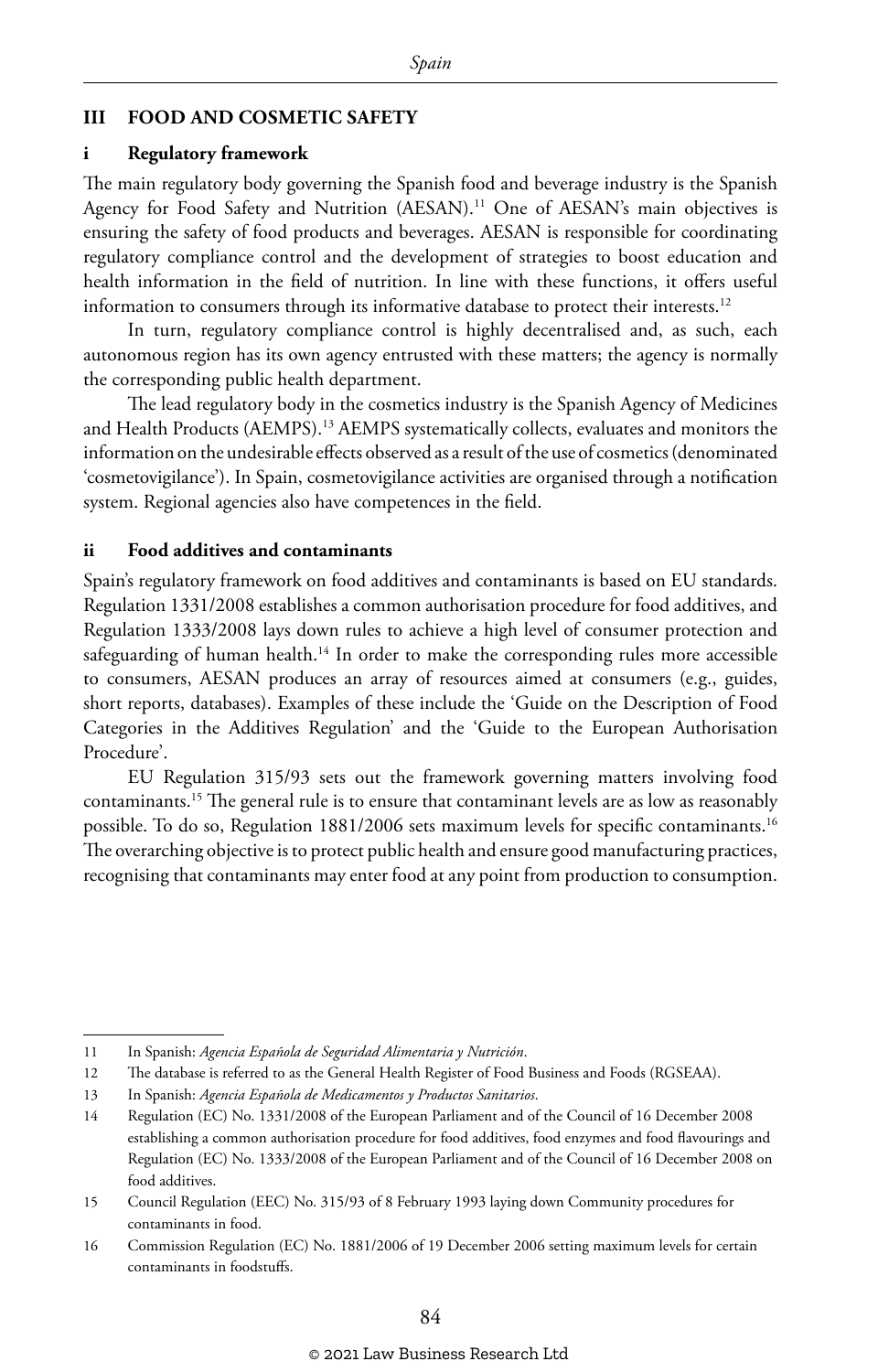#### **iii Recalls**

Pursuant to EU Regulation 178/2002<sup>17</sup> and Spanish Law 17/2011, both food and feed-business operators who believe, or have reasons to believe, that a food which it has imported, produced, processed, manufactured or distributed does not comply with food-safety requirements or, in particular, appears to be unsafe, must immediately communicate to the corresponding authorities the specific risk of the food product and commence any procedures or corrective actions to mitigate that risk, including the withdrawal of the food in question from the market on which the food has left the immediate control of that initial food business operator and inform the corresponding authorities thereof. If the product has reached consumers, the operator must effectively and accurately inform consumers of the reason for its withdrawal and, if necessary, recall products already made available to consumers when other measures are insufficient to achieve a high level of health protection.

In other words, operators must notify the corresponding authority of the existence of the risk and take adequate corrective measures to avoid or mitigate the risk. Among these corrective measures, which are mandatory both at the domestic and European levels, the implementation of traceability systems is a basic risk-management tool that increases efficiency of internal management in terms of the level of information available on products and processes, which undoubtedly contributes to increasing consumer confidence.

The guidance on the implementation of Articles 11, 12, 14, 17, 18, 19 and 20 of Regulation 178/2002 on the general food law conclusions of the Standing Committee on the food chain and animal health, approved on 26 January 2010, provides various guidelines in this regard.<sup>18</sup>

#### **IV SUPPLY CHAINS**

#### **i Labour and immigration**

The food, drink and cosmetics industry and, more specifically, its supply chains, are major employers in Spain. Therefore, all trends and main issues in the Spanish labour market are reflected in this sector, such as the inappropriate overuse of temporary employment contracts or employment relationships hidden under corporate agreements.

Despite the array of issues, the most common problems in supply chains derive from the strong outsourcing component that exists in this sector, especially in logistics:

*a* General liabilities arising from outsourcing: while outsourcing is common and legal, it may nevertheless trigger liability, particularly when the contracted-out services form part of the company's core business. In these cases, the company and contractor are jointly and severally liable for the salary and social security obligations (sometimes for health and safety as well) assumed by the contractor with regard to its employees for the period during which the services are performed). If the outsourced services are not part of its core activity, the company could be liable only if the contractor becomes insolvent and limited to the social security obligations.

<sup>17</sup> Regulation (EC) No. 178/2002 of the European Parliament and of the Council of 28 January 2002 laying down the general principles and requirements of food law, establishing the European Food Safety Authority and laying down procedures in matters of food safety.

<sup>18</sup> https://ec.europa.eu/food/system/files/2016-10/gfl\_req\_guidance\_rev\_8\_en.pdf.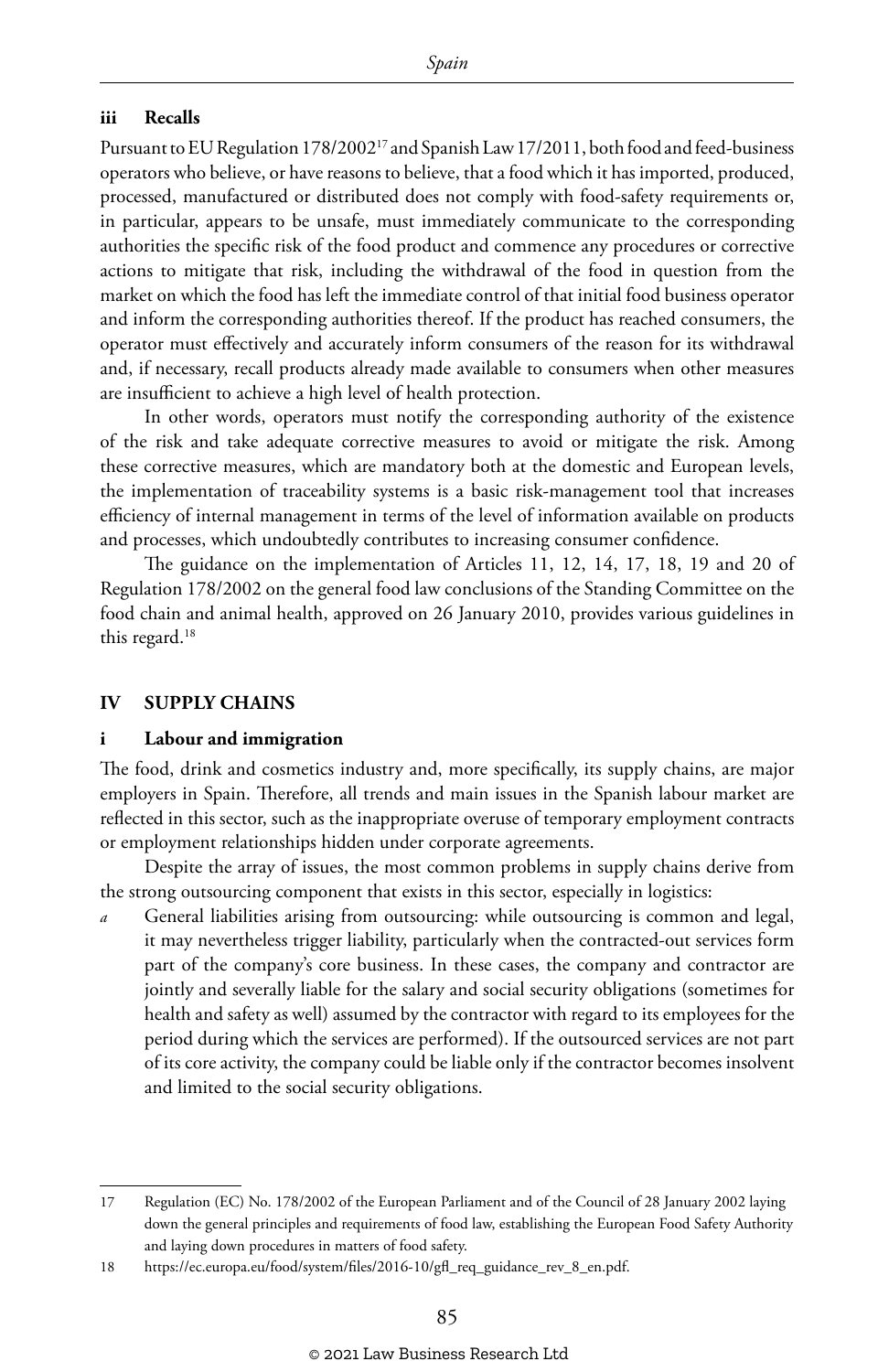*b* Unlawful assignment of employees: a distinction must be made between (1) legal outsourcing; and (2) an unlawful assignment of employees where the real purpose is to assign employees to the principal, who directs, organises and manages these employees. In this case, the company and the contractor would be jointly and severally liable for all labour and social security obligations regarding the assigned employees and could be fined from  $6,251$  to  $6187,515$ . Likewise, the employees would be entitled to choose between becoming employees of the company or of the contractor.

Finally, although modern slavery and forced labour are two topics that are still important outside our borders, it is not an issue in Spain. Despite the absence of any legal provision expressly prohibiting forced labour, the definition of 'employee' requires that the work be voluntary. Spain has also ratified the International Labour Organisation conventions on forced labour (both 29 and 105).

#### **ii Processing and certifications**

The inspection and certification of organic foods represents the guarantee for consumers that the provisions of European organic-production regulations are satisfied. It also protects the terms used on the labelling of such products (e.g., quality of the product, animal welfare, environmental protection, sustainable production).

The characteristics of the inspection-and-certification system are set out in European regulations (Regulation (EC)  $834/2007$  and Regulation (EC)  $889/2008$ ),<sup>19</sup> which allow Member States to choose between a public or private system for the corresponding matters. In Spain, the choice is left to the autonomous communities, 15 of which have opted for public certification (two of them resorting to a 'mixed' public-private approach) and the two remaining autonomous communities (Andalusia and Castilla La Mancha) have opted for a certification process through private, independent organisations.

It is of the utmost importance to consumers and producers that these certification organisations be in charge of the inspection process by carrying out periodic audits that guarantee that the requirements of the regulations are met and that there is no fraud.

#### **iii Sustainability**

One of the European Union's main priorities is the transition towards a solid, resilient and sustainable food system; achieving that goal will imply significant environmental, sanitary and social benefits and will create an opportunity to boost the economies of Member States. To attain food sustainability, the European Commission approved the 'Farm to Fork Strategy' in May 2020, which represents a crucial element of the European Green Deal, which, in turn, seeks to ensure that the EU becomes the 'world's first climate-neutral continent by 2050'. The Farm to Fork Strategy is fully consistent with the Sustainable Development Goals, specifically Goal 12, which aims to 'ensure sustainable consumption and production patterns'.

The consequences of climate change and the devastating effects of the covid-19 health crisis have revealed the urgent necessity of ensuring that food-chain operators (particularly producers, carriers and distributors) adapt their activities to mitigate their environmental

<sup>19</sup> Council Regulation (EC) No. 834/2007 of 28 June 2007 on organic production and labelling of organic products and Commission Regulation (EC) No. 889/2008 of 5 September 2008 laying down detailed rules for the implementation of Council Regulation (EC) No. 834/2007 on organic production and labelling of organic products with regard to organic production, labelling and control.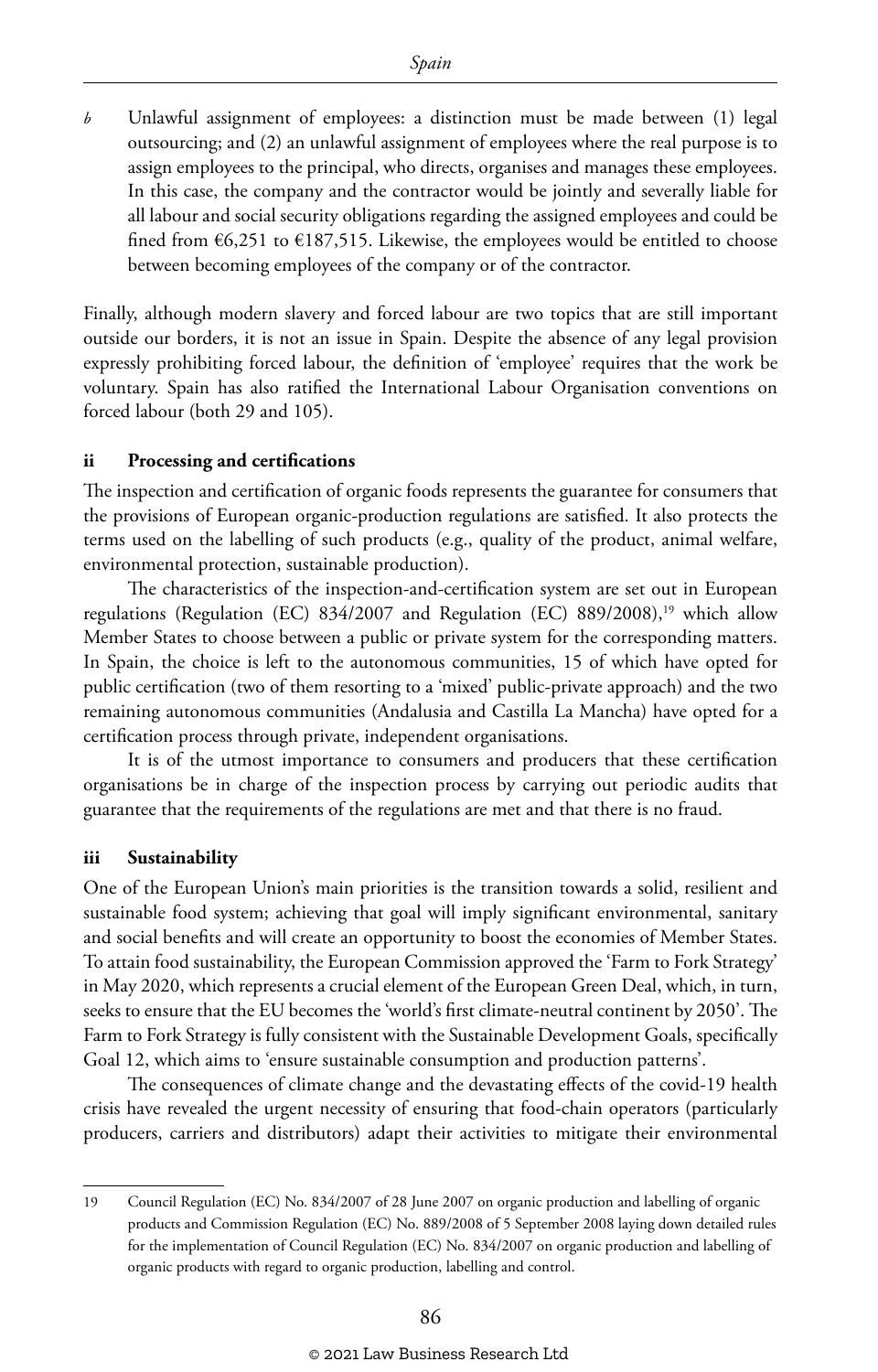impact and guarantee that consumers have access to sufficient, nutritive and sustainable food at affordable prices. Reducing food systems' ecological footprint, optimising the use of natural resources and implementing circular business models are laudable goals for the leading operators in the food chain. Nonetheless, implementing the corresponding measures also requires a reasonable adjustment period, significant resources and less burdensome administrative constraints. Regardless of the potential difficulties of achieving of those goals, the European Commission is expected to present a legislative proposal for the design of a sustainable food system by the end of 2023.

Spain has unreservedly moved towards food sustainability by enacting various instruments and self-assessment tools and establishing the framework and monitoring procedures for voluntary corporate sustainability commitments regarding the food chain. Furthermore, both the Spanish Strategy for the Circular Economy and the modification of Law 22/2011 on waste and contaminated soils (currently in Parliament) incorporate requirements to reduce food loss and waste and increase food recovery, while limiting and penalising single-use plastics – a measure that may prove controversial given plastic's importance for logistics and food preservation.

It is essential for society to move further towards food sustainability. However, in pursuing this process, public authorities must take into account the interests of all affected parties and operators. As stated in the European Green Deal, it 'will transform the EU into a modern, resource-efficient and competitive economy', ensuring 'no person and no place left behind'.

#### **iv Anti-corruption rules**

The following are the most important anti-corruption rules applicable to supply chains in Spain:

- *a* bribery of national officers, criminalised pursuant to Articles 419 to 427 of the Spanish Criminal Code (SCC). A wide array of corrupt conduct is punished under these provisions, including facilitation payments and bribes to public officers merely on the basis of his or her office, without the expectation of any action in return;
- *b* bribery of foreign officers, criminalised pursuant to Article 286 *ter* of the SCC. This allows for prosecution in Spain of bribery committed abroad by Spanish legal persons or their directors, employees or agents, in the context of international procurement or commercial activities; and
- *c* private-sector corruption, criminalised pursuant to Article 286 *bis* of the SCC. Bribes sought by – or provided to – a director, employee or associate in exchange for the unlawful performance of their corporate duties in commercial relationships in favour of the grantor and to the detriment of competitors is also a criminal offence.

These legal provisions establish penalties of imprisonment and fines for any natural person found guilty of committing the underlying offence. In the event that one of the indicated offences is committed for the company's benefit by any of its directors, managers, representatives, agents or employees, the legal person may be declared criminally liable and face penalties that include fines, debarment, closures of premises or judicial supervision, pursuant to Article 31 of the SCC. Article 31 also establishes the affirmative defence of compliance when the company had in place, prior to the underlying act of corruption, an effective compliance programme aimed at preventing criminal activity within the organisation. Among others, the following elements will be key when assessing the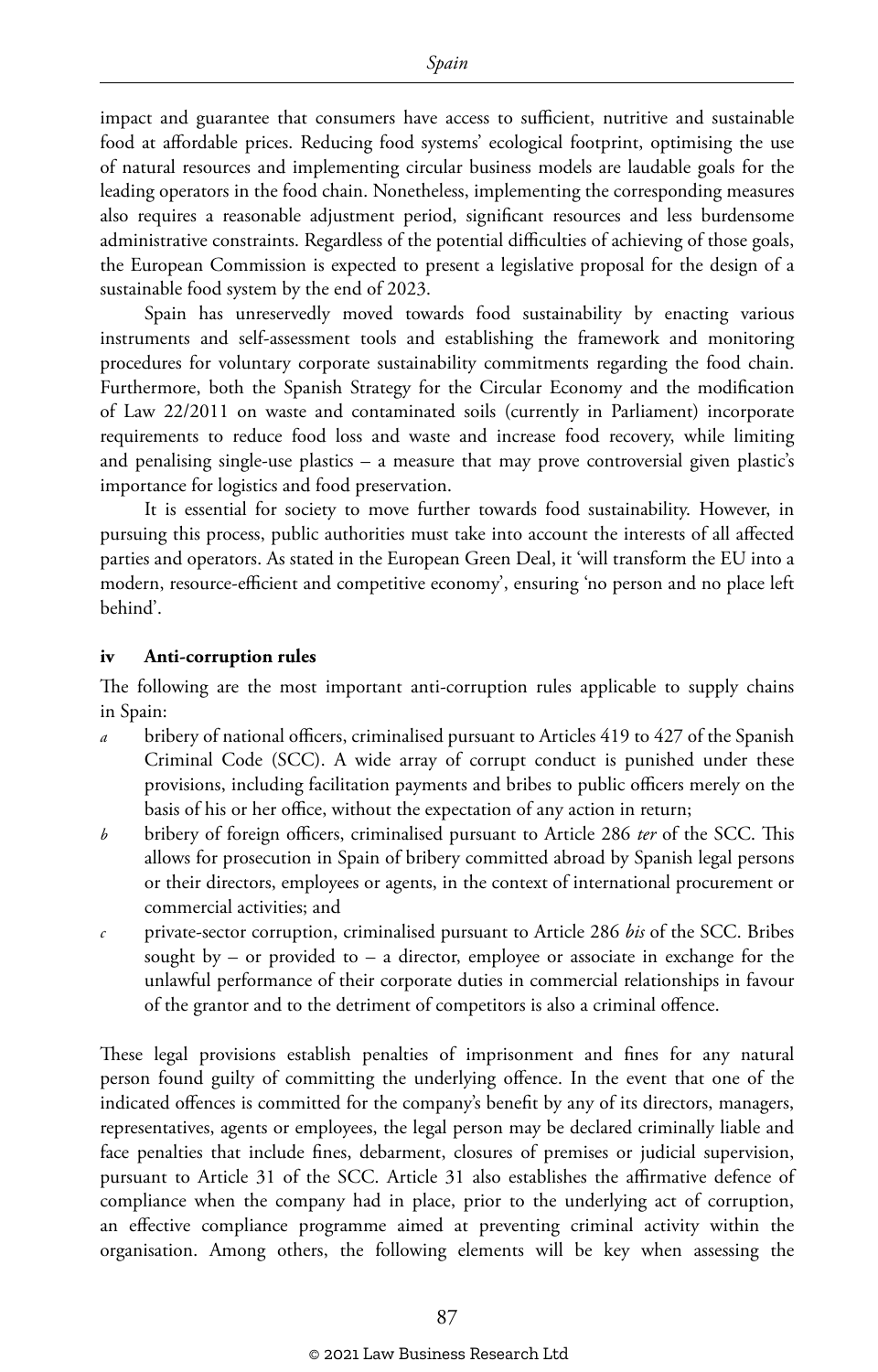effectiveness of compliance programmes in this field: risk-mapping focused on corruption, anti-bribery policies and protocols in force, anti-corruption clauses in the corresponding contracts, due-diligence exercises and background checks of counterparts and foreign agents, fast detection and reaction to corruption, etc.

#### **v Due diligence and monitoring**

Law 12/2013 on measures to improve the functioning of the food supply chain created the Observatory of the Food Supply Chain, a collegiate body attached to the Spanish Ministry of Agriculture, Food and Environment that replaced the Observatory of the Food Prices.

In general, the functions of the Observatory of the Food Supply Chain are the monitoring, advice, consultation, information and study of the functioning of the food-supply chain and food prices. Likewise, it encourages the adoption of good commercial practices in food contracting by food-supply-chain operators and promotes the adherence of those operators to codes of good practice. It monitors the application of such codes of good practice and proposes necessary improvements or updated measures.

Finally, the Observatory of the Food Supply Chain may also inform the corresponding authorities of any breach of law by food-supply-chain operators that it may detect in the exercise of its functions.

#### **V SALES AND MARKETING**

#### **i Regulatory framework**

The Spanish regulatory framework on marketing is set out in the General Law on Advertising and in the Unfair Competition Law.20 As for the marketing of food, Law 17/2011 and Royal Decree 1334/1999 establish various important provisions such as the prohibition of the use of health professionals in food advertising and the promotion of self-regulatory systems.<sup>21</sup>

Apart from the general regulatory framework, specific regulations must be considered on a product-to-product basis. As an example, Royal Decree 1798/2010 establishes rules on the labelling and sale conditions of mineral water.<sup>22</sup>

With the exception of dietary supplements, food products generally do not require authorisation to be offered to consumers. However, depending on the sector and stage of the food chain in which they operate, Spanish food companies must be registered with the corresponding registry.23 Spain has three main registries, for:

- *a* companies engaged in primary production;
- *b* food establishments for the sale of food products destined for consumers; and
- *c* other food companies that fall outside the scope of the other two definitions.

23 www.aesan.gob.es/AECOSAN/web/seguridad\_alimentaria/subseccion/procedimientos\_registro.htm.

<sup>20</sup> In Spanish: *Ley 34/1988, de 11 de noviembre, General de Publicidad and Ley 3/1991, de 10 de enero, de Competencia Desleal*, respectively.

<sup>21</sup> In Spanish: *Ley 17/2011, de 5 de julio, de seguridad alimentaria y nutrición, Real Decreto 1334/1999, de 31 de julio, por el que se aprueba la Norma general de etiquetado, presentación y publicidad de los productos alimenticios*. In addition to other national and EU regulations such as Regulation (EC) No. 1924/2006 of the European Parliament and of the Council of 20 December 2006 on nutrition and health claims made on foods.

<sup>22</sup> In Spanish: *Real Decreto 1798/2010, de 30 de diciembre, por el que se regula la explotación y comercialización de aguas minerales naturales y aguas de manantial envasadas para consumo humano*.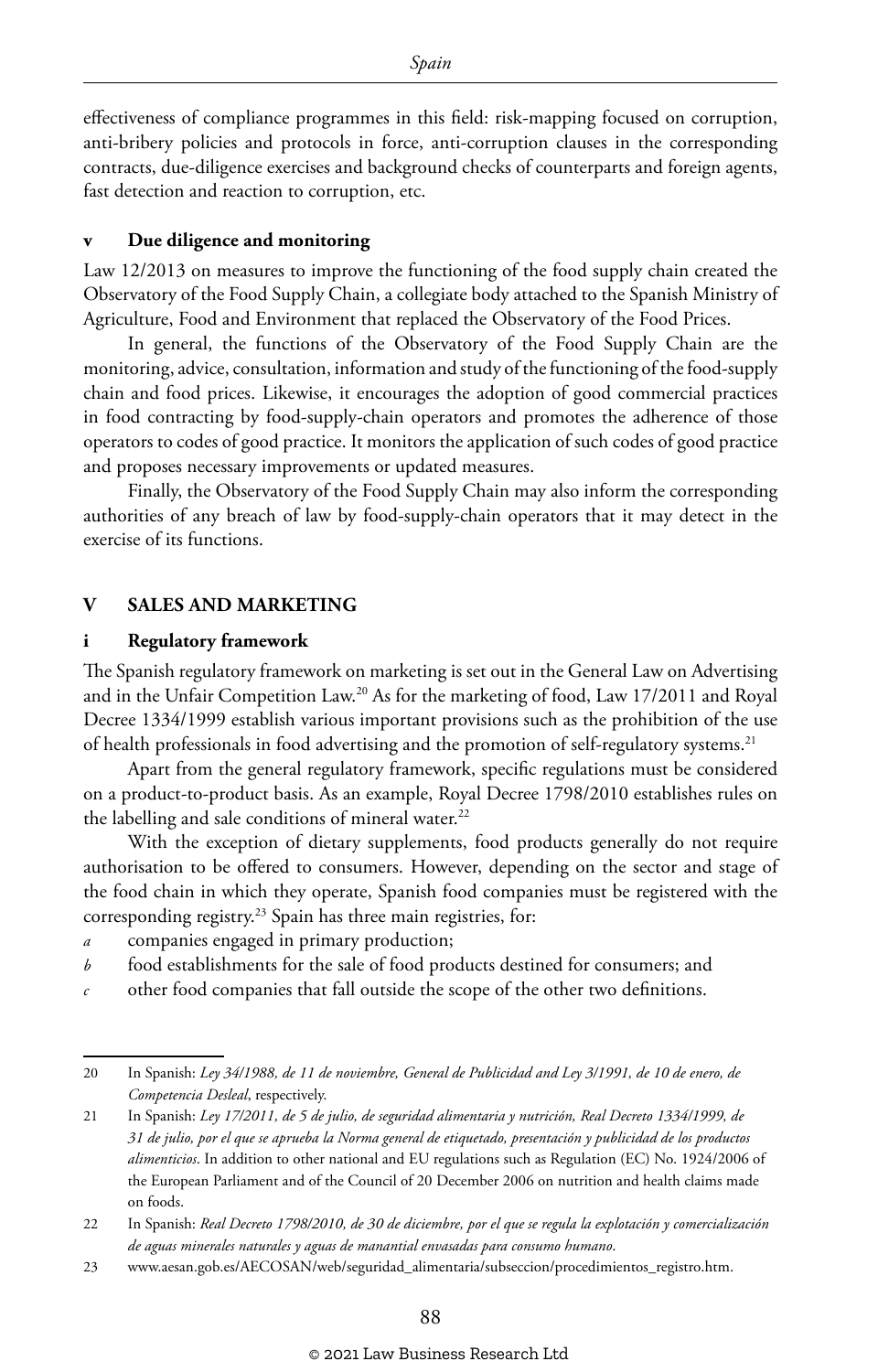The sale and marketing of cosmetics is also highly regulated at the EU level, including through Commission Regulation 655/2013.24 Likewise, domestic royal decrees addressing the sale and marketing of cosmetics, such as Royal Decree 85/2018, must be complied with.25 For example, Royal Decree 85/2018 requires the labelling information of cosmetics to be, at least, in Spanish.

#### **ii Consumer protection and false advertising**

In Spain, the key mechanisms in place to prevent false advertising are Royal Legislative Decree 1/2007, which enacted the Consumers and Users Protection (Consolidation) Law and complementary regulations,<sup>26</sup> and the Unfair Competition Law.<sup>27</sup> Both statutes provide an extensive framework governing the protection of consumer interests, including labelling, marketing and product guarantees. On the other hand, the Unfair Competition Law addresses, among other things, the regulation of unfair consumer practices, including baiting practices and misleading promotional practices.<sup>28</sup>

Government agencies such as AESAN and AEMPS also act as control mechanisms with regard to, respectively, the safety of food products and cosmetics. These government agencies coordinate with the regional authorities, whose powers are, broadly, limited to the specific autonomous region.

According to the Unfair Competition Law, consumer associations are entitled to start certain legal actions (e.g., cessation, rectification of misleading, incorrect or false information) acting in the defence of general, collective or diffuse interests of consumers derived from the breach of the Unfair Competition Law.

#### **VI PRODUCT LIABILITY**

Placing a product into circulation can also generate other types of liability under Spanish law if:

- *a* the product is not suitable or effective or it differs from the conditions agreed (lack-ofconformity liability); or
- *b* it does not sufficiently guarantee the level of safety expected of it (product liability).

Both types of liability are currently governed by Royal Legislative Decree 1/2007.

Whenever a product does not conform to the corresponding contract or agreement – due to qualitative, quantitative or delivery reasons, among others – the consumer has the right to seek a remedy from the seller and, under specific circumstances, from the manufacturer. The consumer will be entitled to choose between demanding the repair or replacement of the good, unless the latter is disproportionate. If either of these possibilities is feasible, the consumer may choose between the price reduction or the termination of the contract.

27 In Spanish: *Ley 34/1988, de 11 de noviembre, General de Publicidad*.

<sup>24</sup> Commission Regulation (EU) No. 655/2013 of 10 July 2013 laying down common criteria for the justification of claims used in relation to cosmetic products.

<sup>25</sup> In Spanish: *Real Decreto 85/2018, de 23 de febrero, por el que se regulan los productos cosméticos*.

<sup>26</sup> In Spanish: *Real Decreto Legislativo 1/2007, de 16 de noviembre, por el que se aprueba el texto refundido de la Ley General para la Defensa de los Consumidores y Usuarios y otras leyes complementarias*.

<sup>28</sup> In Spanish: *Ley 3/1991, de 10 de enero, de Competencia Desleal*.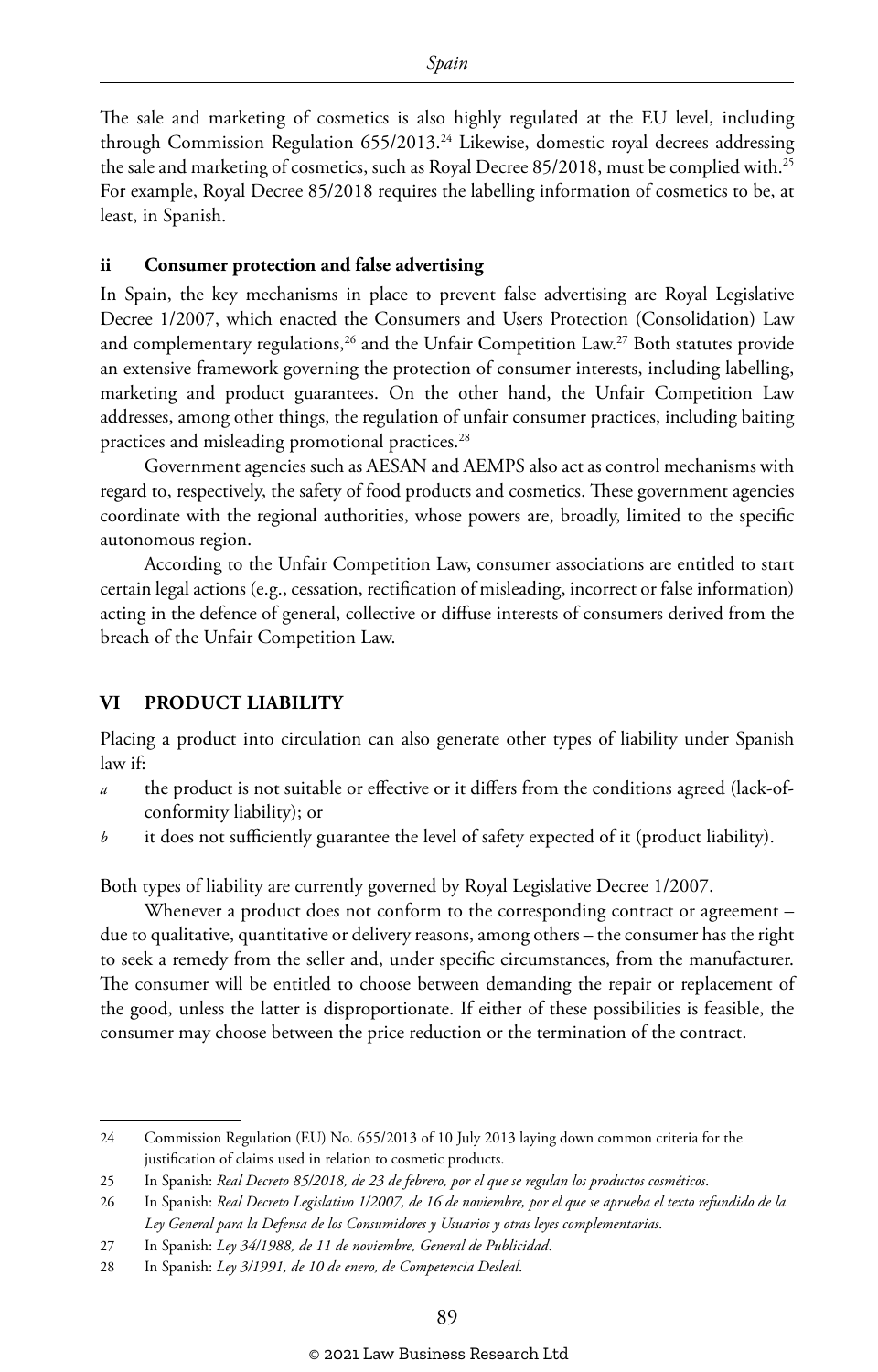Apart from this legal guarantee, the seller may grant additional (commercial) guarantees, which usually offer greater conditions and advantages.

In turn, whenever a product causes bodily harm or damage to things other than the product itself as a consequence of the product not offering the expected safety, the consumer is also entitled to seek compensation.

The law specifically establishes the statutory prescription period of actions brought pursuant to this law to three years as from the time of the injury or damage. It also establishes that the rights of the injured party will prescribe 10 years after the date on which the product was put into circulation (provided that no legal action has been instigated in that period).

Finally, Royal Legislative Decree 1/2007 establishes that manufacturers and importers are not subject to liability insofar as evidence of any of the following circumstances is provided:

- *a* the product was not put into circulation by the manufacturer or importer;
- *b* in view of the circumstances, it was foreseeable that no defect existed at the time the product was placed into circulation;
- *c* the product was not manufactured for sale or for any other method of distribution for an economic purpose, or was neither manufactured nor imported, supplied nor distributed in the course of a professional or business activity;
- *d* the defect was the result of manufacturing the product in accordance with mandatory rules in force; and
- the state of scientific and technical knowledge at the time the product was put into circulation did not permit the discovery of the defect (denominated the 'state-of-the-art' defence).

However, this exemption cause does not apply to drugs and foodstuffs intended for human consumption.

#### **VII INTELLECTUAL PROPERTY**

As an EU Member State, Spain has transposed Directive 2004/48 into domestic law.<sup>29</sup> The result is that Spain has a highly complete, modern system for enforcing intellectual property rights that is harmonised at the EU level. Spain has also adhered to the most important international treaties and conventions on the enforcement of intellectual property rights, with the notable exception of the agreements on the European patent with unitary effect (also known as the Unitary Patent), to which Spain has refused to become a party.

Within this framework, intellectual property related to the agricultural sector stands out. In fact, Spain is one of the European countries that affords the highest legal protection to food products and beverages. This protection is achieved through the EU quality schemes: designations of origin (PDOs), geographical indications (PGIs) – collectively denominated 'geographical indications'– and traditional specialities guaranteed (TSGs). Among the 3,365 European geographical indications (PDOs, PGIs and GIs), 378 are Spanish and of the 68 European traditional specialities guaranteed, four are Spanish.<sup>30</sup>

<sup>29</sup> Directive 2004/48/EC of the European Parliament and of the Council of 29 April 2004 on the enforcement of intellectual property rights.

<sup>30</sup> Data extracted from GIview, the EU database for geographical indications; and eAmbrosia, the EU database for guaranteed traditional specialities: GIview (tmdn.org) and eAmbrosia (europa.eu), respectively.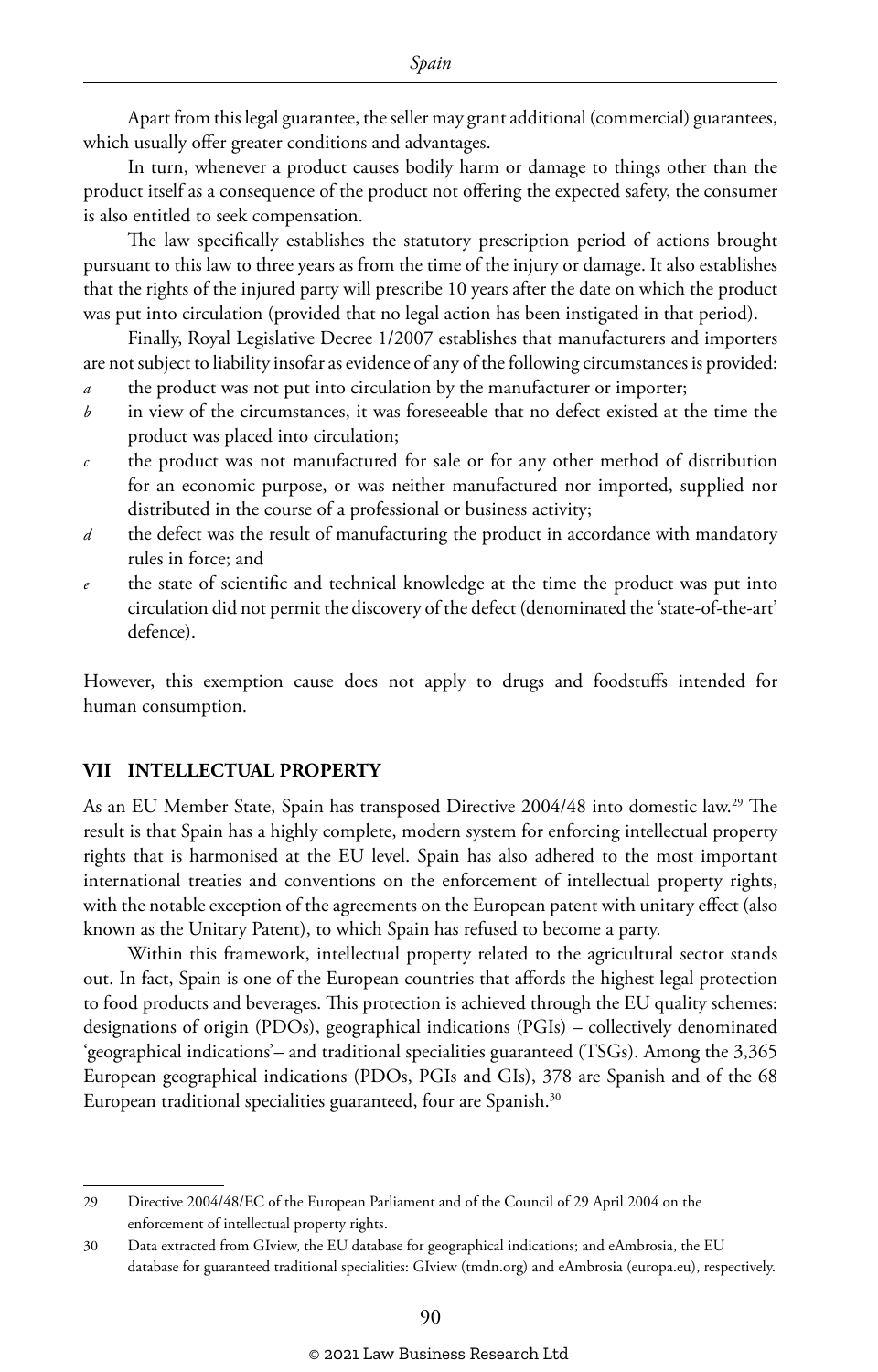Another extremely relevant intellectual property issue in the field of food in Spain is plant varieties. Law 3/2000 of 7 January establishes the legal framework for the protection of plant varieties and the requirements and procedures with which breeders must comply to apply for intellectual property protection. Law 30/2006 of 26 July on seeds, nursery plants and genetic resources sets out the domestic legal system for the management and protection of plant genetic resources.<sup>31</sup>

Two separate registries result from these two separate pieces of legislation: the Register of Protected Plant Varieties, which grants its holder a special intellectual property right limited in time (the Plant Variety Certificate) and the Register of Commercial Varieties, which provides farmers with access to seeds and nursery plants that are more productive and better adapted to the various Spanish climate and soil conditions.

These two registries, which are linked, constitute an innovative system that recognises and protects intellectual property rights and trade authorisations. It also harmonises the protection system of the rights of breeders, producers, farmers and consumers.

One of the main features of the Spanish system is the highly specialised nature of the courts that hear enforcement cases of intellectual property rights. The enforcement of intellectual property rights falls under the jurisdiction of commercial courts (which handle intellectual property, antitrust, unfair competition and bankruptcy proceedings). Only courts specifically designated by the Spanish General Council of the Judiciary are entitled to hear cases concerning the enforcement of patents, trademarks and design rights. The commercial courts of Alicante have exclusive jurisdiction over all disputes related to EU trademarks and EU designs (i.e., the commercial courts of Alicante act as European Trademark and European Design courts in Spain).<sup>32</sup>

#### **VIII TRADE ORGANISATIONS**

Trade organisations bring together undertakings with common commercial interests to contribute to achieve their goals. They play a valuable and legitimate role in modern economies in general, and in the food, beverage and cosmetics sector in particular.<sup>33</sup> However, Trade organisations are by their very nature exposed to risks of unlawful antitrust behaviour (they are a competitors' forum) and regularly attract the attention of competition authorities.

Trade organisations must comply with both European<sup>34</sup> and national<sup>35</sup> competition rules, which prohibit agreements between undertakings, as well as decisions, recommendations and concerted practices that have as their object or effect the prevention, restriction or distortion of competition.

The infringement of these provisions can result in fines of up to 10 per cent of the worldwide turnover of the infringing entity or entities (the members or the organisation

<sup>31</sup> In Spanish, respectively: *Ley 3/2000, de 7 de enero, de régimen jurídico de la protección de las obtenciones vegetales and Ley 30/2006, de 26 de julio, de semillas y plantas de vivero y de recursos fitogenéticos*.

<sup>32</sup> It is worth highlighting that the headquarters of the European Intellectual Property Office are based in the Spanish city of Alicante.

<sup>33</sup> For instance, in Spain, the National Perfumery and Cosmetics Association (STANPA) or the Spanish Federation of Food and Drink Industries (FIAB).

<sup>34</sup> Articles 101 and 102 of the Treaty on the Functioning of the European Union (TFEU).

<sup>35</sup> Mainly, Articles 1 and 2 of Law 15/2007 of 3 July 2007 on the Defence of Competition that mirror Articles 101 and 102 of the TFEU at a national level.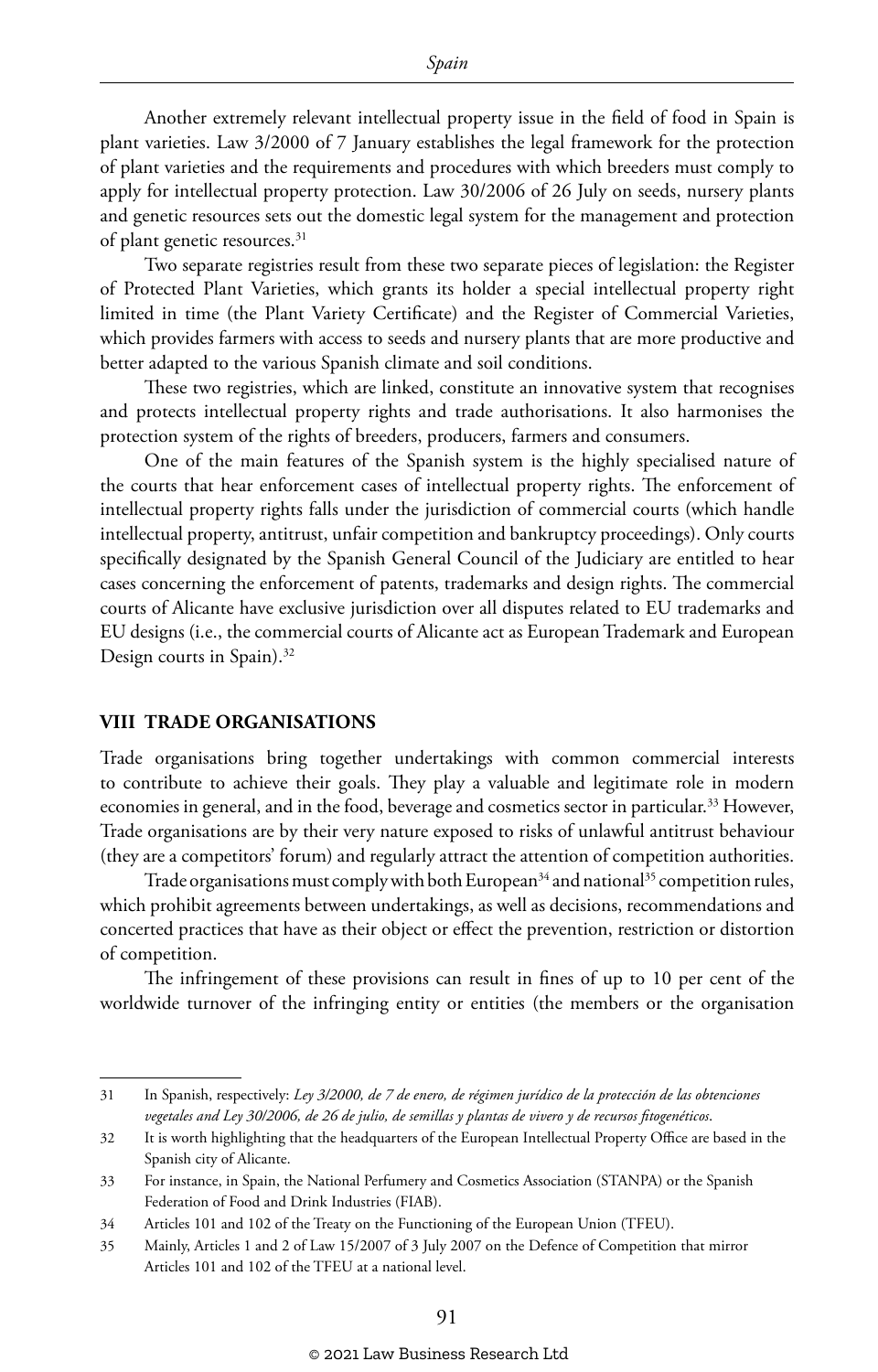itself). Infringing entities are also exposed to damages claims and reputational harm. Moreover, in some countries, individuals with a significant role in the infringing conduct may be fined (in Spain up to  $\epsilon$ 60,000)<sup>36</sup> or imprisoned (e.g., in the UK).

The most common risks trade organisations face include:

- *a* issuing (binding) decisions or (non-binding) recommendations concerning prices, market allocation or other strategic conditions. This conduct can influence the independent behaviour of their members, favouring price alignment. Even an 'innocent' press release can be problematic;<sup>37</sup>
- *b* exchanging commercially sensitive information.38 Exchanges of information are not per se contrary to competition rules<sup>39</sup> as it can have pro-competition effects; however, in some instances preparing statistics, reports or rankings can have the purpose or effect of coordinating or facilitating the coordination of the competitive behaviour of the trade organisation's members. Whether an exchange of information can raise competition concerns should be analysed on a case-by-case basis, considering, inter alia:
	- the nature of the information;
	- market characteristics;
	- whether the information is truly aggregated or allows undertakings to be identified;
	- how old the information is and frequency of the exchange; and
	- whether the information is public; and

*c* agreeing commercial conditions, contract templates that include economic aspects, agreeing (or even discussing) what to do with a common client or supplier, or discussing how to boycott new entrants or competitors.

Trade organisations' exposure to these antitrust risks makes it highly advisable to consult with specialised counsel and implement strict and tailored compliance programmes.

<sup>36</sup> Some employees of trade organisations have already been fined.

<sup>37</sup> The decision of 14 October 2009 of the Spanish competition authority (CNMC) (Case S/0053/08, *FIAB y Asociados*) fined FIAB and eight of its members for an alleged collective price recommendation published in several press releases. The CNMC considered that the combination of content and language between the publications gave the impression that a price increase in raw materials had to be passed on to consumers. This contributed to a price alignment between competitors and predisposed consumers to accept the increase. The infringement was confirmed on appeal.

<sup>38</sup> The CNMC decision of 30 March 2004 (Case A.329/02, *Estadísticas de cerveceros*) did not authorise the collection of statistical data on beer production and commercialisation in Spain, as it considered that the concentration of the market and the nature of the information generated a risk of collusion between undertakings. See also the CNMC decision of 7 February 2011 (Case S/0155/09, *STANPA*), which sanctioned STANPA for exchanging commercially sensitive information that included intended price increases.

<sup>39</sup> See the current Communication from the EC Commission – Guidelines on the applicability of Article 101 of the Treaty on the Functioning of the European Union to horizontal cooperation agreements.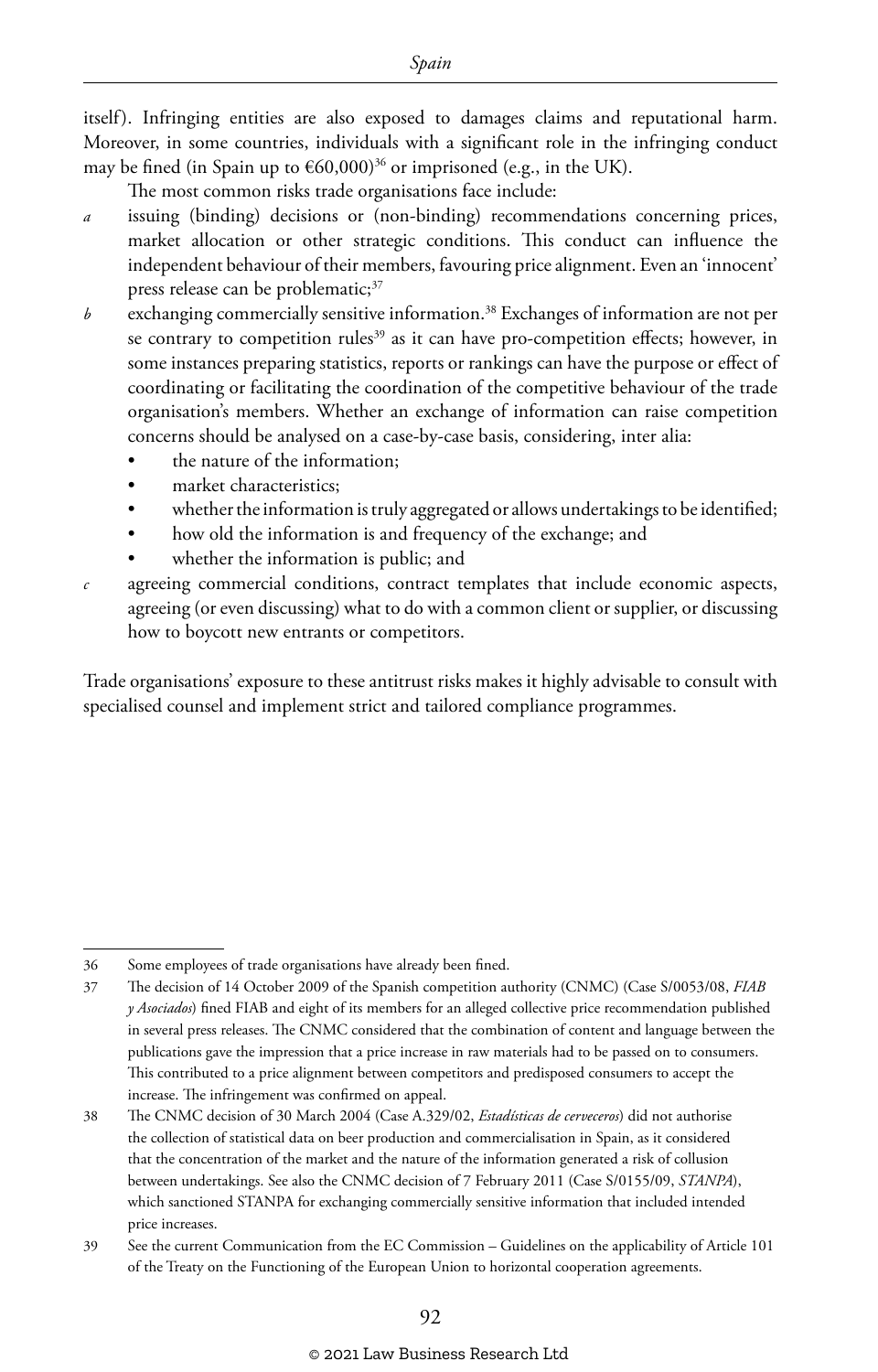#### **IX FINANCING AND M&A**

The covid-19 health crisis, along with the corresponding restrictions on the freedom of movement, including a strict lockdown of the Spanish population, have accelerated the shift to e-commerce in these industries, which, in the short term, will likely lead to increased investment in digitalisation and new technologies and corporate partnering intended to accelerate the growth of this channel.

Although there is a wide array of M&A structures, M&A transactions can be classified depending on the manner in which a business is acquired. There are three main alternatives to structure an acquisition transaction: (1) share purchase; (2) merger; and (3) asset purchase.

In a share purchase, the buyer purchases shares of a company that operates a business, together with the assets and liabilities that the target company owns. In a merger, two or more companies join together to become a single combined entity. As the process of a merger in Spain is reasonably simple, it is the preferred approach for companies and particularly common in intra-group transactions (which benefit from simplified procedures); however, given that shareholders of the target company usually receive shares of the acquirer company, in some cases it is not the most suitable option.

In both of these types of M&A transactions, due diligence exercises are crucial to identify risks and contingencies of the target company and determine how they should be addressed by the parties involved in the transaction. Given the highly regulated nature of the food, beverage and cosmetics industries, it is essential to confirm that the target complies with applicable laws and regulations (e.g., food safety, product labelling and design, maintenance of the cold chain) when the structure chosen to acquire a company in these sectors is a share purchase. Negotiation of representations and warranties regarding the assets and liabilities of the target is also important in share deals to ensure that all information provided by the seller is accurate and all identified contingencies are properly covered.

Share purchases and mergers are structures often used by companies seeking to increase market share or gain access to new brands. In these cases, the companies may opt to acquire competitors to reduce the number of players in a segment or industry, thereby consolidating their market position.<sup>40</sup>

In an asset-purchase structure, the buyer purchases specific assets of a business instead of the company itself. This structure may be attractive when acquiring a single business division within a company or when the buyer wants to avoid specific liabilities related to the target. However, this alternative is not particularly common given that it ensures neither the continuity of contracts with third parties nor the maintenance of compulsory licences.

Other legal considerations to bear in mind in connection with M&A structures relate to antitrust regulations in Spain and the European Union,<sup>41</sup> as well as the Spanish foreign-direct-investment screening mechanism applicable as from 19 November 2020.42

<sup>40</sup> One example is the recent acquisition of the supermarket chain of Madrid, Sánchez Romero, by El Corte Inglés to strengthen its position in the 'premium' distribution segment. For more information on this transaction, visit: El Corte Inglés compra Sánchez Romero para crecer en alimentación | Distribución y Consumo (expansion.com).

<sup>41</sup> See more in Section VIII: 'Trade organisations'.

<sup>42</sup> Article 7 *bis* Law 19/2003 of 4 July on the legal framework governing capital movements and economic transactions abroad and on specific measures to prevent money laundering, as introduced by the fourth final provision of Royal Decree Law 8/2020 of 17 March on urgent extraordinary measures to address the social and economic impact of COVID-19, as amended by the third final provision of Royal Decree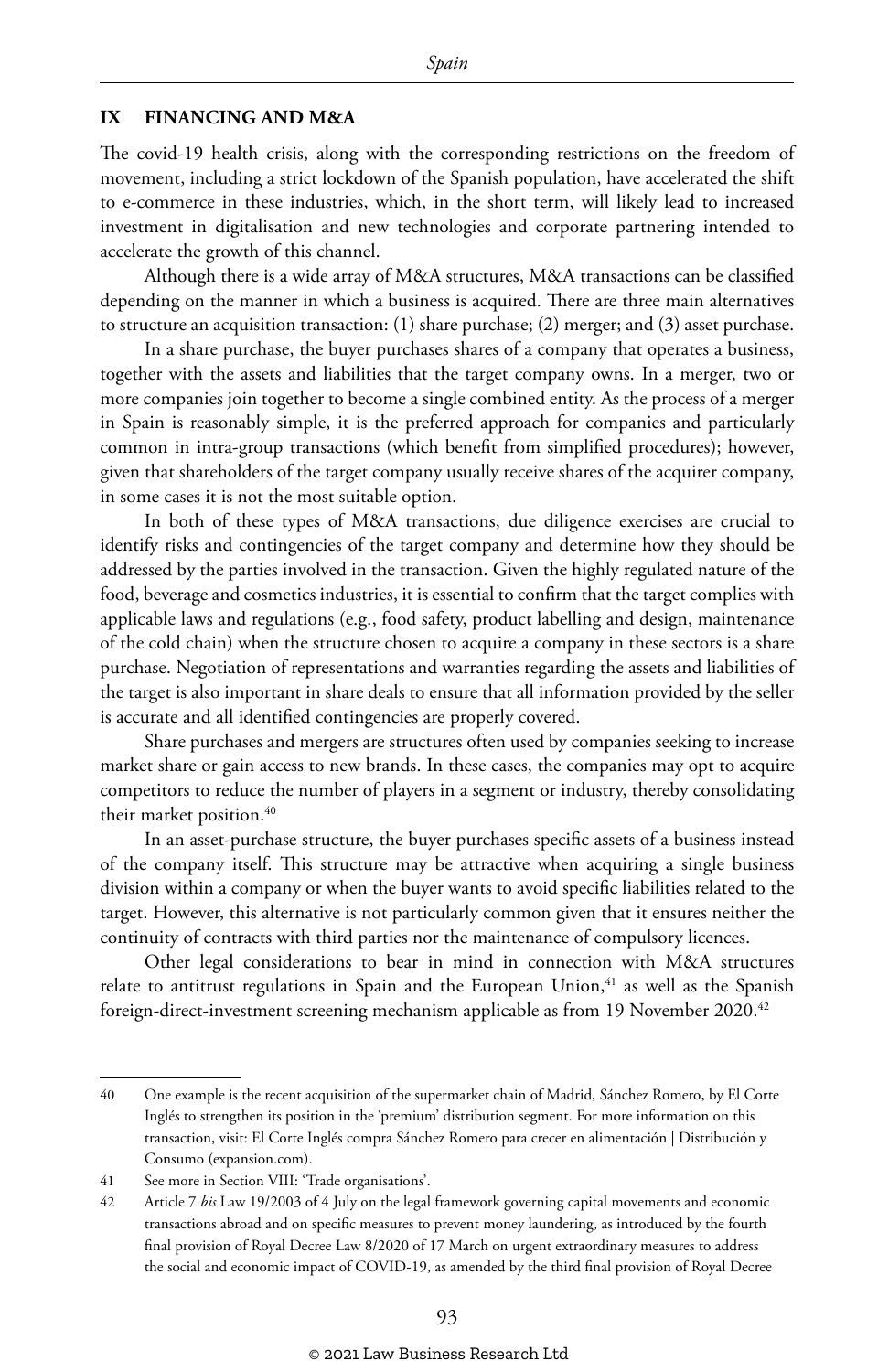With regard to financing in these industries, companies often turn to traditional financing sources, including banks, credit lines, and factoring and lease agreements. However, in recent years, companies have taken a gamble on venture-capital investment to finance the growth and expansion of companies as an alternative to bank financing.

Over the past year, companies have significantly reduced their investment activities due to covid-19. So far, efforts have focused on maintaining companies' liquidity, by extraordinary measures approved by the Spanish government to mitigate the economic effects of covid-19 (e.g., ICO (Instituto de Crédito Oficial) loans) or by reducing their costs (e.g., collective dismissal, divestments of non-core business). As a consequence of the pandemic, many companies have carried out restructuring operations and have been forced to refinance their debt following the economic slowdown that has jeopardised some companies' viability.

#### **X SPECIAL ISSUES FOR CERTAIN PRODUCTS**

#### **i Alcohol**

Within the EU, spirits are regulated by Regulation 2019/897.<sup>43</sup> At the domestic level, Royal Decree 164/2014 has unified all previously approved royal decrees on the matter in order to align itself with the structure of the Regulation.<sup>44</sup>

A primary issue regarding alcohol in Spain is advertising. The General Law on Advertising and the General Law on Audio-visual Communication, as well as various regional laws, prohibit television advertisements for spirits exceeding 20-proof.<sup>45</sup> With some exceptions, advertising spirits under 20-proof between 6am and 8.30pm is also prohibited.

The sale of spirits to minors (in Spain, under 18) is banned. Advertisement legislation attempts to prevent underage drinking: irrespective of alcoholic content, advertisements for spirits aimed at minors is prohibited.

#### **ii Cannabis**

In Spain, private consumption of cannabis and growing marihuana plants, as long as they are not visible from a public street, are legal. In contrast, consumption in public places, trade, and possession in large quantities, are illegal and therefore may be subject to administrative or criminal sanctions. It must be taken into consideration that regulations combating drug addiction are entrusted to the autonomous regions, and therefore vary among them.

Law 11/2020 of 31 March on additional urgent measures to address the social and economic impact of COVID-19; by the single transitory provision of Royal Decree Law 34/2020 of 17 November on urgent measures to support business solvency and the energy sector, and in relation to tax matters; and by Royal Decree Law 12/2021 of 24 June on urgent measures in the field of energy taxation and energy generation and on the regulation fee management and the water rate.

<sup>43</sup> Regulation (EU) 2019/787 of the European Parliament and of the Council of 17 April 2019 on the definition, description, presentation and labelling of spirit drinks, the use of the names of spirit drinks in the presentation and labelling of other foodstuffs, the protection of geographical indications for spirit drinks, the use of ethyl alcohol and distillates of agricultural origin in alcoholic beverages, and repealing Regulation (EC) No. 110/2008.

<sup>44</sup> In Spanish: *Real Decreto 164/2014, de 14 de marzo, por el que se establecen normas complementarias para la producción, designación, presentación y etiquetado de determinadas bebidas espirituosas*.

<sup>45</sup> In Spanish: *Ley 34/1988, de 11 de noviembre, General de Publicidad and Ley 7/2010, de 31 de marzo, General de la Comunicación Audiovisual*.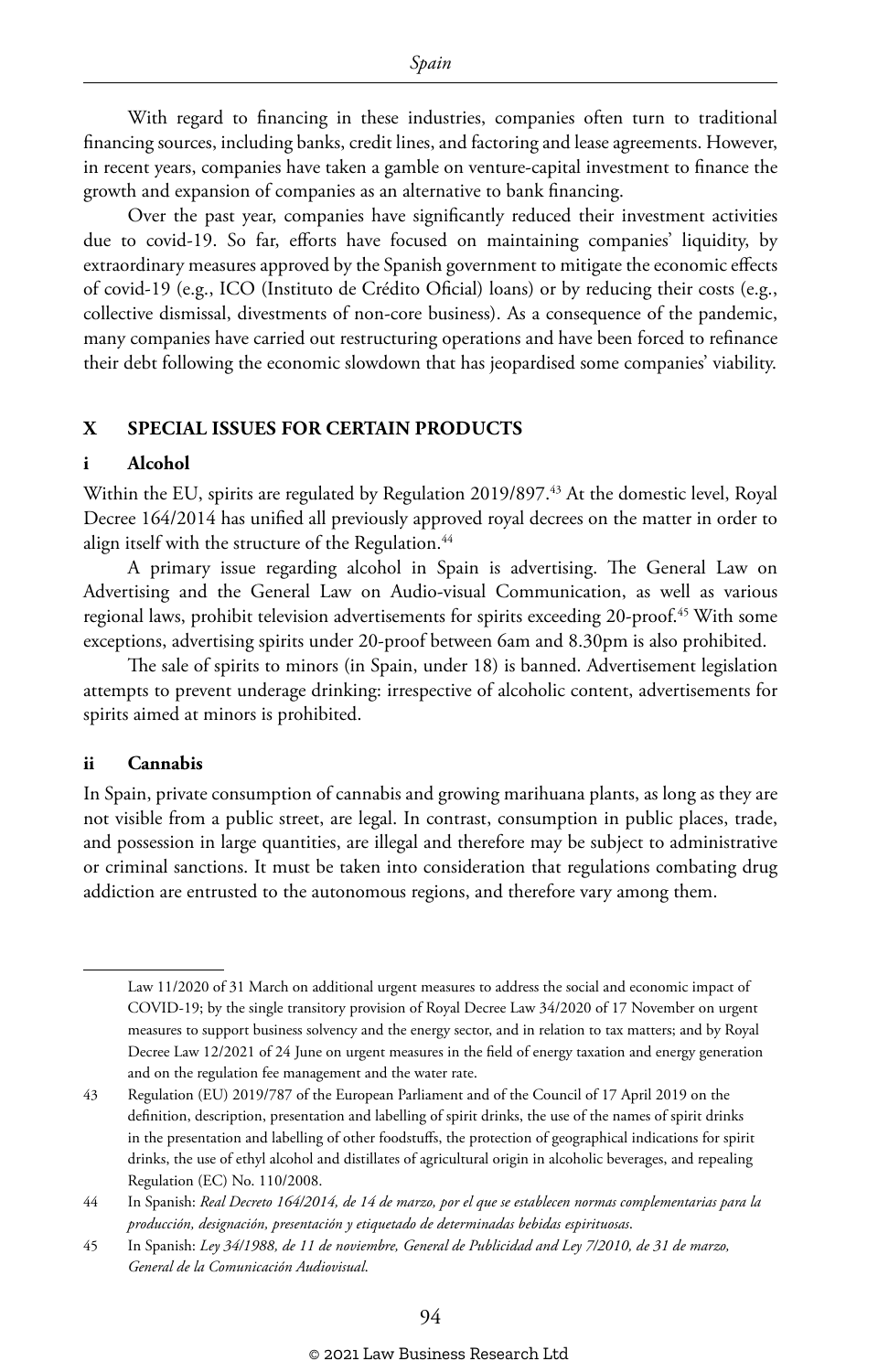At the time of writing, cannabis cannot be marketed for human consumption in Spain because it has not been classified by AESAN as a food supplement. In fact, cannabis has yet to be registered as a food supplement on AESAN's list of authorised food supplements.

However, under specific conditions, cannabis may be used to produce cosmetic products. In order to commercialise a cosmetic that contains cannabis as an ingredient, it is mandatory to (1) make a sworn declaration; and (2) register the product at the domestic and European level. This is a requirement of AEMPS.

#### **iii 'Cosmeceuticals'**

Straddling the line between cosmetics and pharmaceuticals, cosmeceuticals are products that continue to generate confusion among consumers. There is no European or Spanish legislation on cosmeceuticals, making it necessary to classify these products as either cosmetics or drugs – a choice that takes into account factors such as the product's purpose or the part of the body to which the product is applied.

Special mention should also be made of products that claim to have health benefits, known as miracle products. Due to the potential risk that some miracle products may pose to consumers, Royal Decree 1907/1996 specifically regulates their advertising.<sup>46</sup>

#### **XI OUTLOOK AND CONCLUSIONS**

Of the 27 EU Member States, Spain has some of the highest production levels in the food, beverage and cosmetics markets and this will most likely continue in the future. Despite being hit particularly hard by the covid-19 health crisis and the measures implemented to prevent its spread, these sectors have nevertheless shown great potential to maintain a position of leadership in comparison with other industries. However, studies predict that the food industry will start its recovery in the first quarter of 2022, but will not return to normal levels of activity until at least the first quarter of 2023.<sup>47</sup>

Moreover, the rise of online commerce represents a significant opportunity for both the food and beverage and cosmetics industries. Yet, with great opportunities come greater (legal) challenges, particularly in connection with consumer rights, means of payment, enforcement of distribution contracts, etc. This is why, in the near future, there will likely be regulatory changes in the field.

<sup>46</sup> In Spanish: *Real Decreto 1907/1996, de 2 de agosto, sobre publicidad y promoción comercial de productos, actividades o servicios con pretendida finalidad sanitaria*.

<sup>47</sup> Data extracted from the following website: Industria de alimentación. Impacto del Covid-19 en las empresas del sector y horizonte de recuperación (www-randstadresearch-es.s3.amazonaws.com).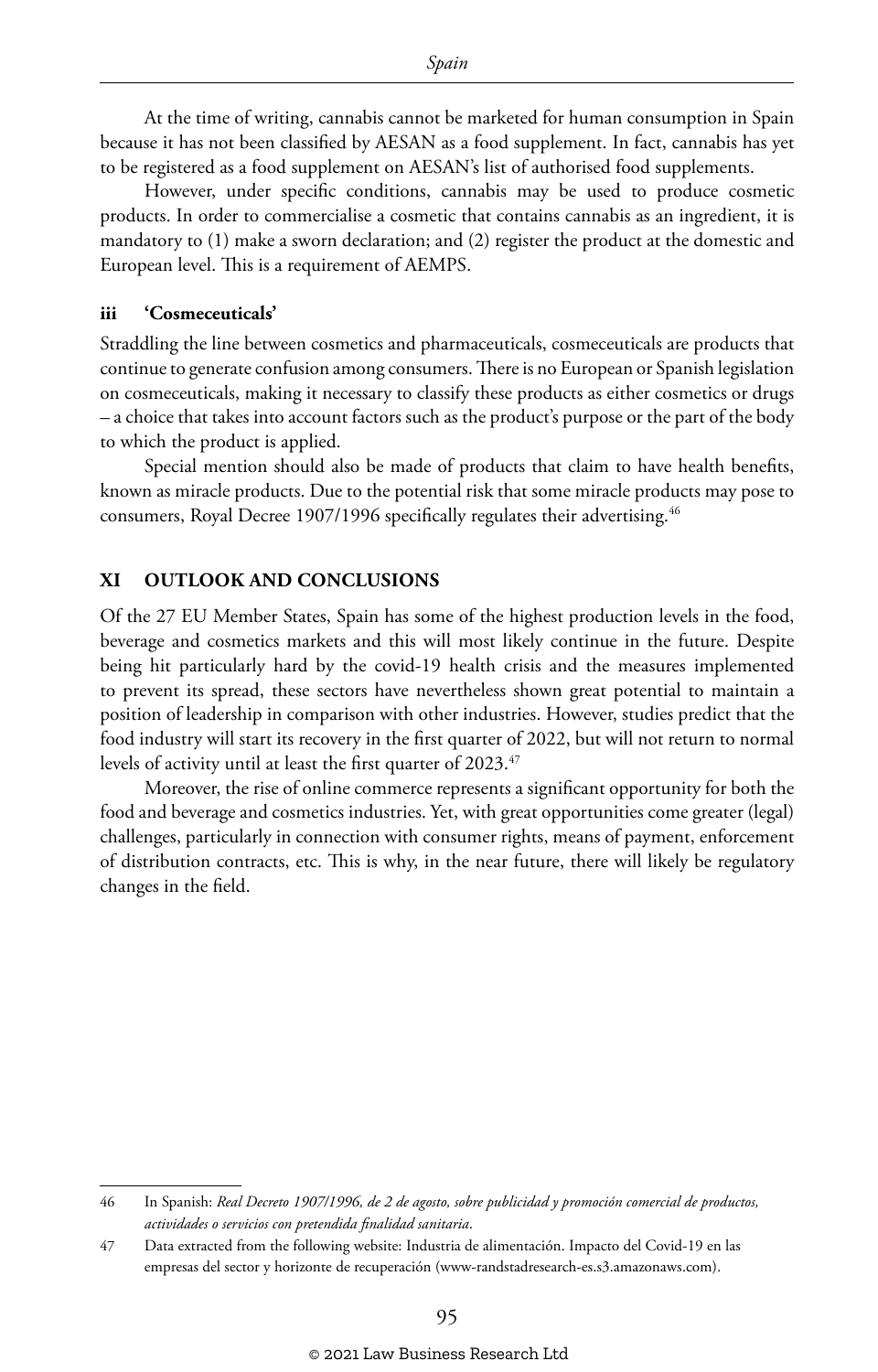# ABOUT THE AUTHORS

#### **FRANCISCO JAVIER GARCÍA PÉREZ**

#### *Uría Menéndez Abogados, SLP*

Francisco Javier García Pérez is a senior associate in the Barcelona office of Uría Menéndez Abogados, SLP, having joined the firm in 2011. His main practice areas are intellectual property (IP) and unfair competition, healthcare and life sciences.

He focuses his practice on advising Spanish and foreign companies on various regulated industries such as pharmaceutical, tobacco, e-commerce, IoT, software, cosmetics and fashion.

Francisco Javier regularly advises on all areas of intellectual and industrial property, in particular commercial transactions that have important technological aspects, IP and unfair competition litigation and consumer disputes. He has extensive experience in drug advertising and hiring and compliance in the pharmaceutical industry. He is Member No. 36996 of the Barcelona Bar Association.

#### **Montiano Monteagudo**

#### *Uría Menéndez Abogados, SLP*

Montiano Monteagudo is a lawyer in the Barcelona office of Uría Menéndez. He joined the firm in 1999 and became a partner in January 2006. His main practice areas are intellectual property (IP) and unfair competition, healthcare and life sciences.

He focuses his practice on advising national and multinational companies on matters relating to IP, unfair competition, competition law, contract law, information technology and corporate law.

Montiano regularly advises multinational pharmaceutical laboratories and other innovative foreign and domestic companies in sectors such as electronics and microelectronics, software, food, textile, homecare products, education, etc. He represents clients before regulatory bodies and courts in proceedings for the protection of patents, trademarks, industrial designs, copyright, know-how and other IP rights.

He also counsels market leaders in the telecommunications, pharmaceutical, electronics, financial services and food and drinks sectors in litigation and non-litigation matters (issuing legal opinions) regarding unfair competition and advertising issues, including passing-off, gaining unfair advantage from the reputation of others, misleading practices, sales below cost, protection of trade secrets, misappropriation of trademarks and get-ups.

He is Member No. 31195 of the Barcelona Bar Association.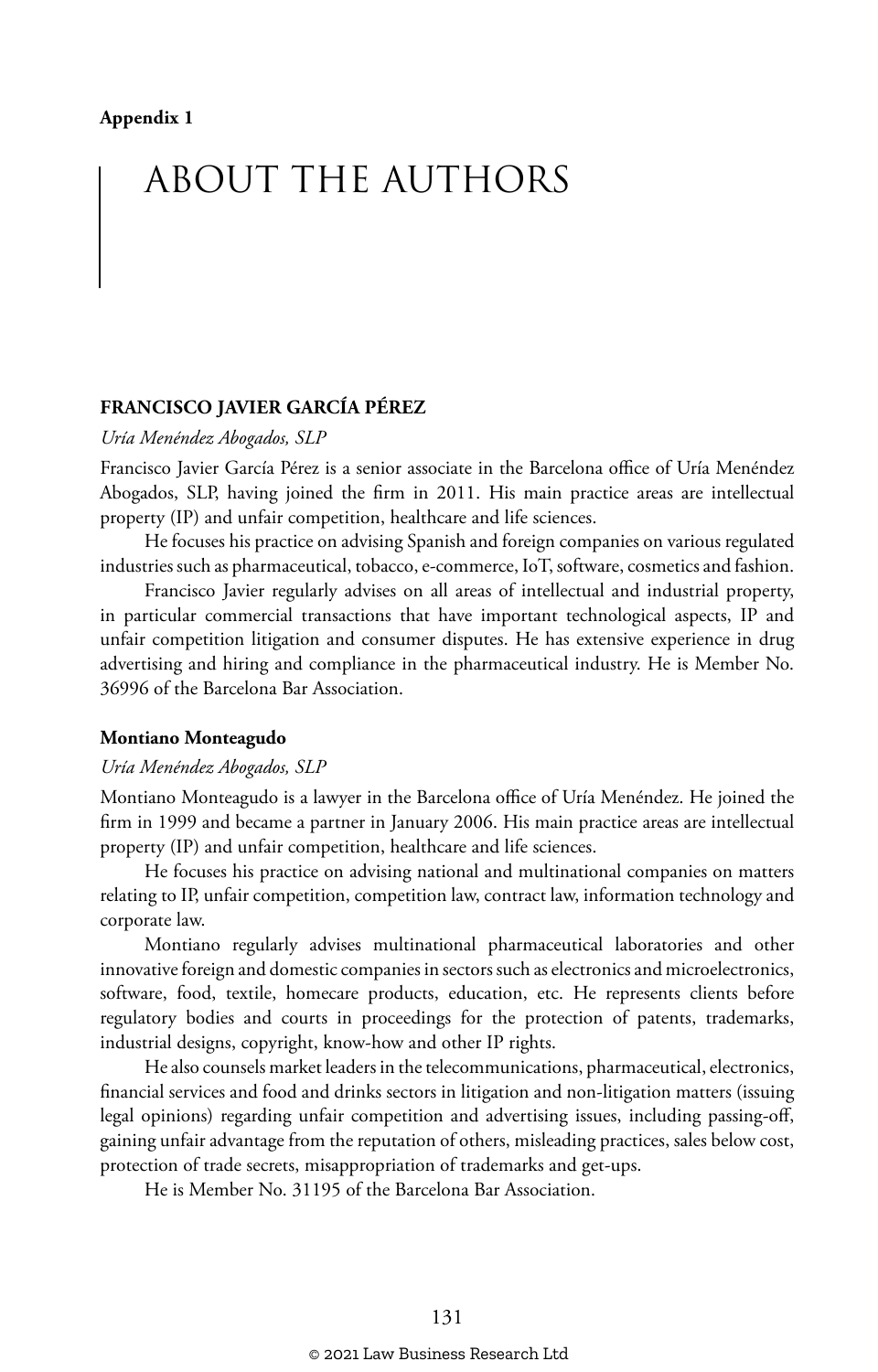#### **Marta Rios**

#### *Uría Menéndez Abogados, SLP*

Marta Rios is a partner based in the Madrid office of Uría Menéndez. She joined the firm in 2001 and works in the capital markets law practice area. Her main practice areas are capital markets, company law and corporate governance.

Marta's practice focuses on company and securities law, corporate reorganisations and M&A transactions. Her experience in securities law includes advising on IPOs, equity and debt issuances and offers of shares. She regularly advises listed companies on corporate and commercial law matters related to securities markets, corporate governance, issues related to general shareholders' meetings and the role of the secretary to the board of directors.

She is Member No. 70402 of the Madrid Bar Association.

#### **Juan Reyes**

#### *Uría Menéndez Abogados, SLP*

Juan Reyes is a partner in the Barcelona office of Uría Menéndez. He joined the firm in 1999 and became a partner in 2011. His main practice area is employment.

Juan specialises in employment and social security law and regularly advises on the drafting and termination of employment contracts (particularly for senior executives), pension plans, bonus schemes, stock options, social security contributions, international relocations and work and residence permits. He advises companies on workforce restructurings (e.g., collective redundancies, lay-offs in insolvency situations and transfers), collective negotiations (on collective bargaining agreements, the amendment of working conditions, etc.) and on employment issues arising from mergers and acquisitions.

Juan advises clients on employment disputes and litigation and represents them in the labour courts and in out of court proceedings. He also has extensive experience in carrying out labour audits, drafting due diligence reports and issuing legal opinions on employment and social security matters.

He regularly advises on the impact of new technologies (e.g., employees' use of email and internet, teleworking), company policies on issues such as discrimination and mobbing, and good governance guidelines.

He is Member No. 25781 of the Barcelona Bar Association.

#### **MANUEL ÁLVAREZ**

#### *Uría Menéndez Abogados, SLP*

Manuel Álvarez is a counsel at Uría Menéndez Abogados, SLP. He joined the criminal litigation team of Uría Menéndez's Madrid office in 2002. He has been based in the Barcelona office since January 2005. His main practice areas are corporate crime and internal investigations.

Manuel specialises in criminal law and criminal litigation, particularly corporate crime, advising clients on corporate and directors' liabilities; criminal liability for workplace accidents; criminal offences against the Public Treasury (tax fraud); environmental issues; intellectual property infringements; e-crime (privacy, data protection, computer sabotage, etc.); and insider trading and market manipulation.

Manuel has also a wide experience advising clients on corporate compliance matters, crime prevention procedures and internal investigations. He is Member No. 28207 of the Barcelona Bar Association.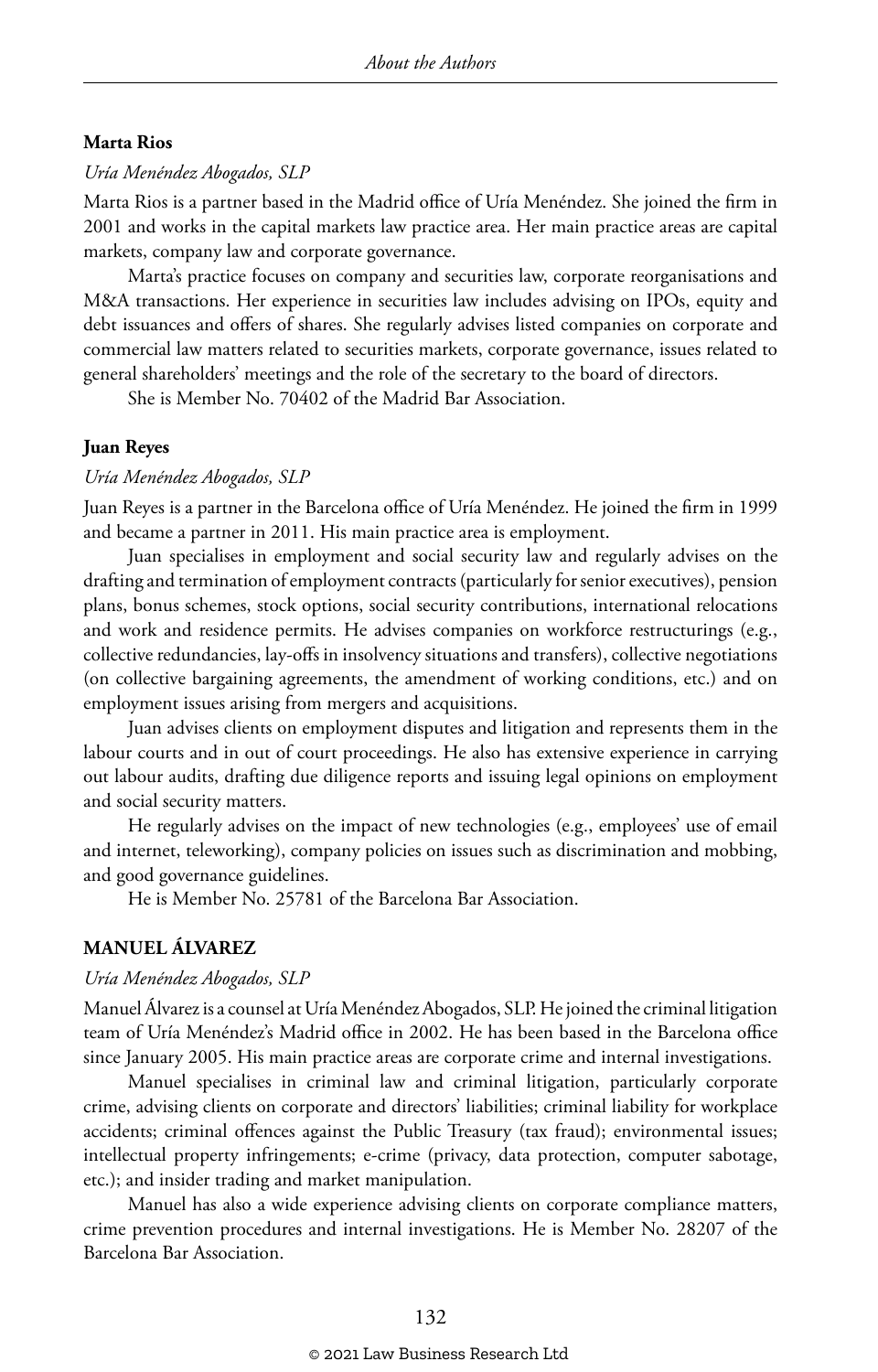#### **Patricia Vidal**

#### *Uría Menéndez Abogados, SLP*

Patricia Vidal joined Uría Menéndez in 1996 and has been a partner of the firm since 2015. Her main practice areas are competition and EU law.

For the last 23 years her practice mainly refers to EU law and EU and Spanish competition law, with a special focus on competition litigation before the Spanish and the EU courts. She has wide experience in merger control (including multi-jurisdictional filings) and national and international cartel cases (including leniency programmes). She also has vast experience in international agreements (purchasing and selling strategic alliances), state aid issues and abuses of dominance and more prominently in recent years, in antitrust damage claim litigation in Spain.

Patricia is a regular lecturer on EU and competition law and for 10 years has been academic director of an LLM at the Instituto Superior de Derecho y Economía. She has written several articles and books on competition law.

She is the elected chairman of the Spanish Association for the Defence of Competition. Patricia is considered a leading competition lawyer by the main legal international directories (*Chambers*, *Who's Who*, *GCR*, etc.) and has won several awards (including Benchmark Litigation 2019 – Europe, 'Best lawyer' category in Spain).

She is Member No. 60028 of the Madrid Bar Association.

#### **Cristina Ayo**

#### *Uría Menéndez Abogados, SLP*

Cristina Ayo is a counsel at the Barcelona office of Uría Menéndez Abogados, SLP. Her main practice areas are litigation and public law.

Cristina is a member of the litigation practice area of Uría Menéndez's Barcelona office. She joined the firm in September 2000.

She focuses her practice on advising on contentious and pre-contentious civil and commercial issues. Cristina specialises in judicial proceedings before the Spanish courts and tribunals relating to contractual liability, non-contractual liability, product liability and safety, as well as contractual, corporate, lease agreements, banking, financial and private party disputes. She is Member No. 26548 of the Barcelona Bar Association.

#### **Violeta Marinas**

#### *Uría Menéndez Abogados, SLP*

Violeta Marinas joined Uría Menéndez in 2019 and is a junior associate in the Madrid office. Her main practice areas are competition and antitrust.

Violeta has worked in merger control procedures before both the Spanish Competition Authority and the European Commission in a wide range of sectors: banking, airline industry, services, biotechnology, industrial manufacturing, etc. She has also collaborated in sanctioning procedures.

Violeta also has experience in damage claims arising out of antitrust offences and has collaborated in advising national companies, multinational companies and associations in the field of competition law. She is Member No. 133041 of the Madrid Bar Association.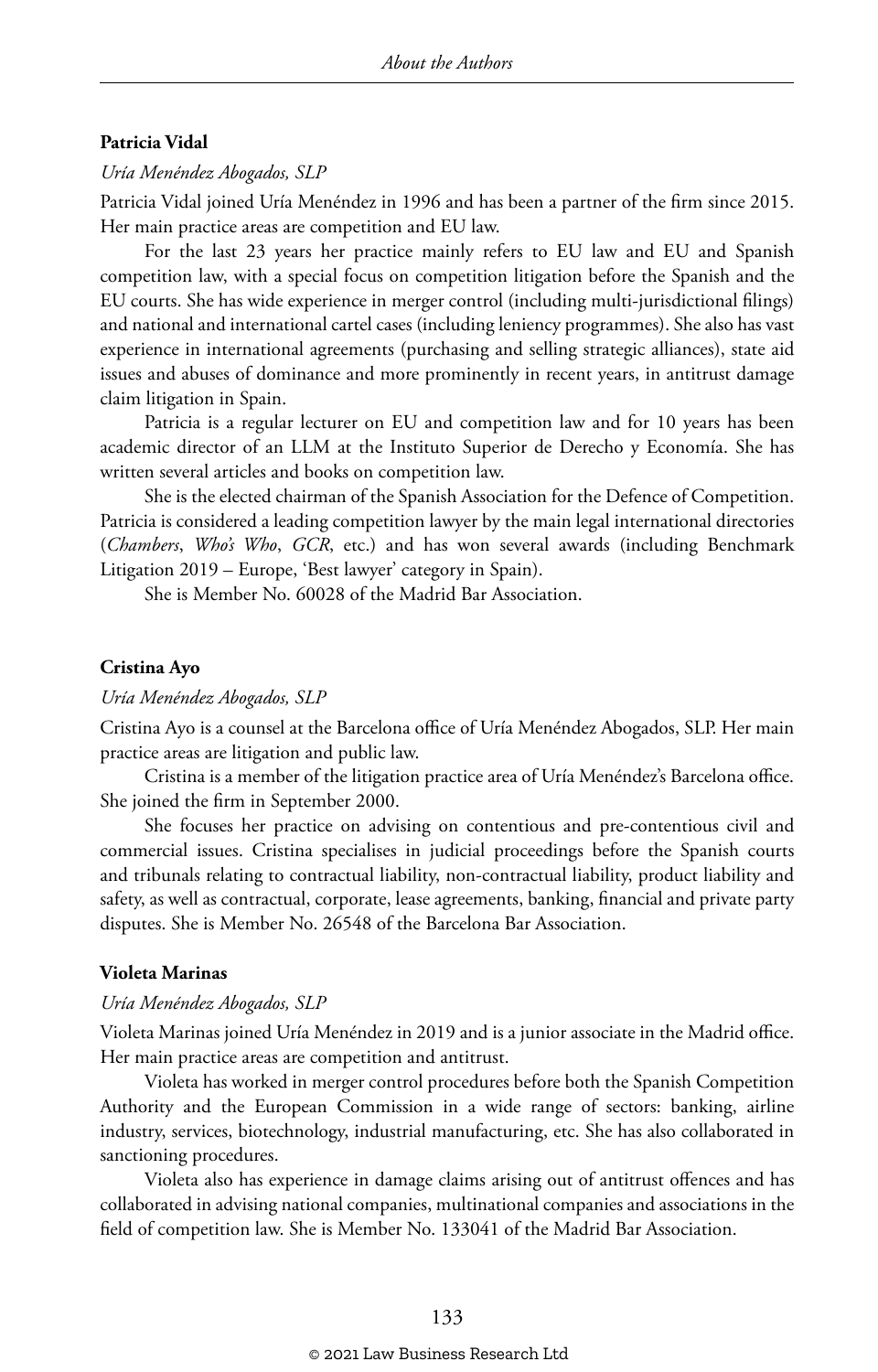#### **Jaime Calvo**

#### *Uría Menéndez Abogados, SLP*

Jaime Calvo is a counsel based in Uría Menéndez's Barcelona office. He joined the firm in February 2008 and his main practice areas are environment and sustainable development, and public law.

His professional practice focuses on public, environment and sustainable development matters.

Jaime advises domestic and foreign companies from all industrial sectors, including chemical, pharmaceutical, textile, iron and steel, cement, food and paper. He has almost 20 years' experience in legal environmental matters and regularly advises on a wide range of issues that arise during the various stages of administrative and contentious-administrative proceedings, such as concessions and sewage permits, waste generation and management, air emissions, noise pollution and soil and groundwater contamination. He also takes part in due diligence processes.

Jaime has been a board member of the Environmental Law Section of the Barcelona Bar Association since July 2012 and actively collaborates in the organisation of environmental law workshops and seminars. He is Member No. 27492 of the Barcelona Bar Association.

#### **Eduard Vila**

#### *Uría Menéndez Abogados, SLP*

Eduard Vila joined Uría Menéndez in 2014 and has been an associate since 2018. In 2019 he moved to Uría Menéndez's London office for one year. His main practice areas are mergers and acquisitions, corporate law, banking and finance.

Eduard's practice is focused on advising companies, investment funds and Spanish and foreign financial entities in mergers and acquisitions, corporate law, financial law and general commercial law.

He regularly advises on significant transactions for the acquisition and sale of companies, in all phases of the process of legal review, signing and closing of the transaction; in private competitive processes for the acquisition of companies; in the creation of joint ventures, corporate restructurings and corporate governance; and in the processes for refinancing companies and financial entities.

He is Member No. 42061 of the Barcelona Bar Association.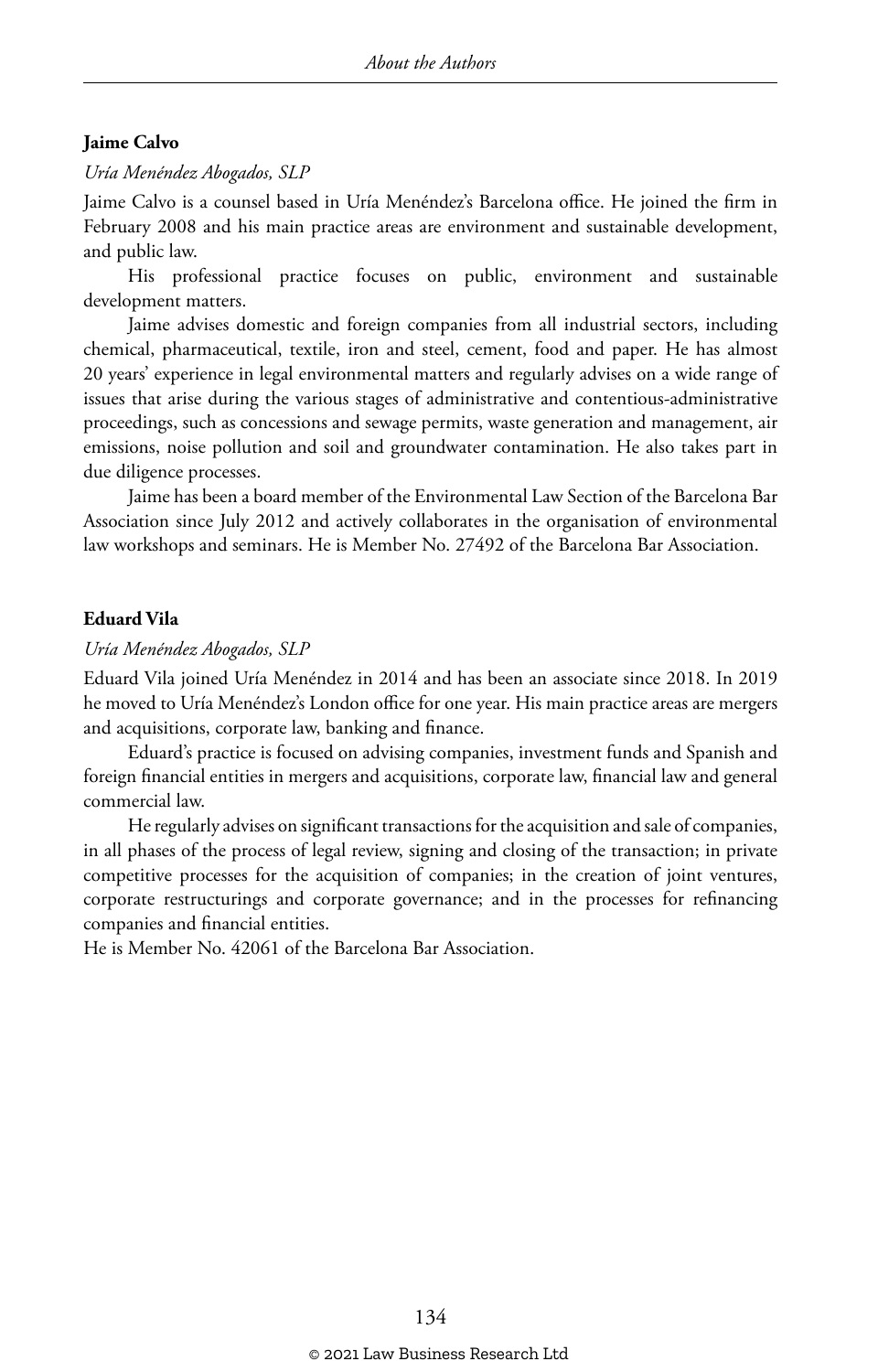#### **Yanira Miguel**

#### *Uría Menéndez Abogados, SLP*

Yanira Miguel Tovar joined Uría Menéndez in 2017 and was made a senior associate in 2021. During this time, she has worked in the firm's offices in Madrid and Barcelona. Her main practice area is labour.

Yanira advises Spanish and foreign companies on employment and social security law matters, in particular the employment aspects of M&A and restructuring transactions, remuneration schemes, collective redundancies, collective bargaining negotiations, codes of conduct, internal company policies and implementing workplace flexibility measures.

She also has expertise representing companies before the labour courts and in out-ofcourt negotiations. She is Member No. 44463 of the Barcelona Bar Association.

#### **Cristina Moreno**

#### *Uría Menéndez Abogados, SLP*

Cristina Moreno joined Uría Menéndez in 2016 and is an associate in the Madrid office. Her main practice areas are corporate governance and company law, capital markets and finance.

Her professional practice focuses on capital markets, and she has experience in issuances (simple, convertible, warrants, commercial paper, etc.) and listings on organised markets (regulated and unregulated), as well as giving general advice on commercial law to domestic and international clients.

She regularly advises listed companies on corporate governance issues related to general meetings and the role of the secretary to the board of directors, company law and capital markets regulations.

She also has experience in debt issuances in the framework of finance and restructuring transactions involving both non-listed and listed companies, and acquisitions involving non-listed companies.

She is Member No. 126773 of the Madrid Bar Association.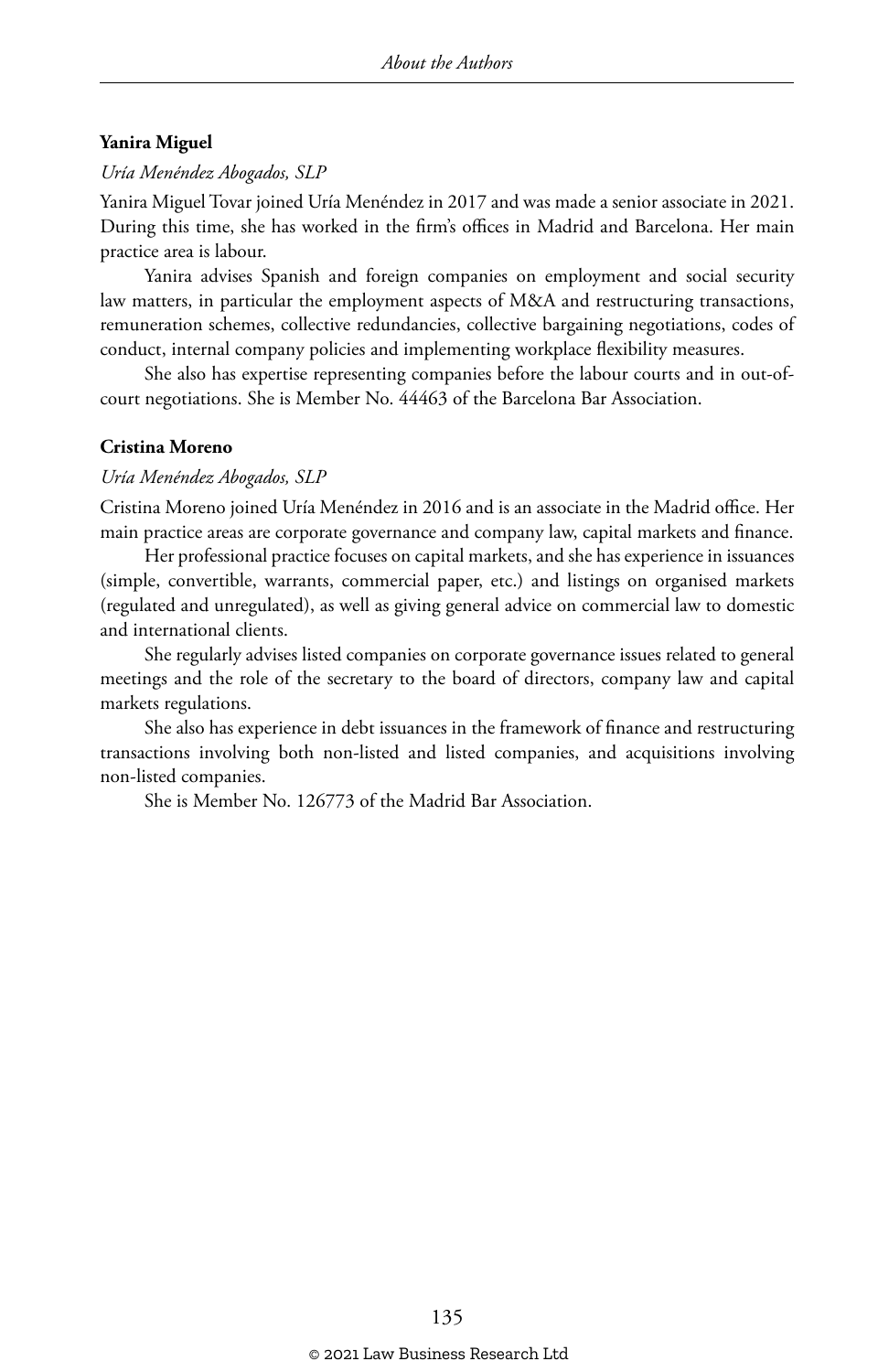*Uría Menéndez Abogados, SLP* Avda Diagonal, 514 08006 Barcelona Spain Tel: +34 93 416 5100 Fax: +34 93 416 5111 cristina.ayo@uria.com eduard.vila@uria.com jaime.calvo@uria.com javier.garcia@uria.com juan.reyes@uria.com montiano.monteagudo@uria.com yanira.miguel@uria.com manuel.alvarez@uria.com

C/Príncipe de Vergara, 187 Plaza de Rodrigo Uría 28002 Madrid Spain Tel: +34 91 586 0400 Fax: +34 91 586 0403 cristina.moreno@uria.com marta.rios@uria.com patricia.vidal@uria.com violeta.marinas@uria.com

www.uria.com